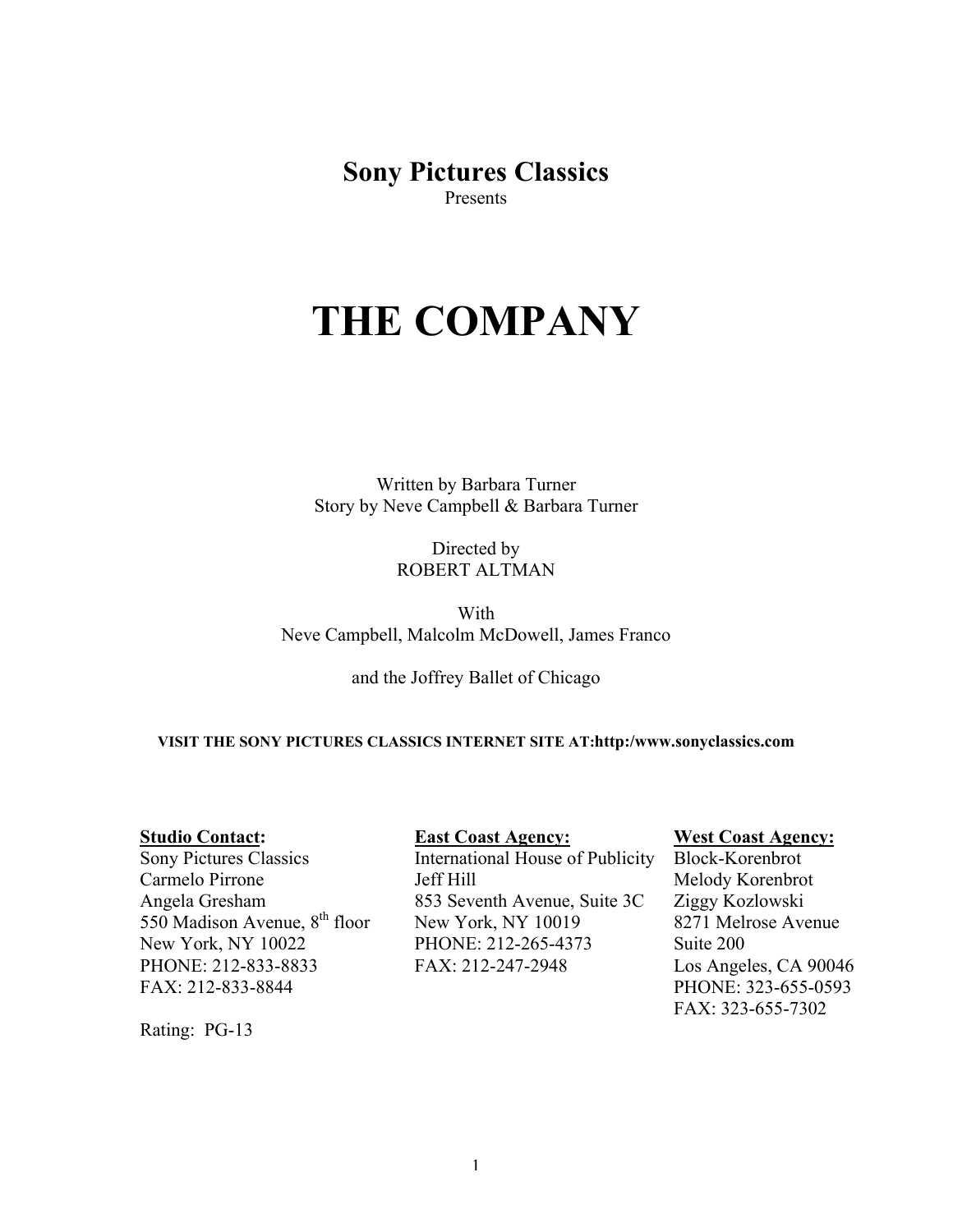# **DIRECTOR'S STATEMENT**

Dancers do the impossible. And yet we all want to be them. They are that beautiful, that vulnerable, and that expressive. They are the essence of what we mean by ethereal.

Their lives, of course, are the same messy stew that we all experience, complete with the complications of families, lovers, friendships, and work.

I want *The Company* to show this world with all of its contradictions. Here are worldclass artists who, for the most part, are poorly paid and live hand to mouth; often in very unglamorous conditions. They take immaculate care of their bodies while smoking countless cigarettes, downing endless cups of coffee and working punishing hours. Their daily reality includes bloody feet, bludgeoned ambitions, and the work itself--in all of its demanding beauty.

What thrilled me most about making this film was simply being allowed into this particular tribe of artists, dreamers and human beings. On a daily basis, and in the most impossible and dramatic terms, dancers face what we all face: biological clocks and the force of gravity telling us NO. Yet for some part of their working lives dancers literally prevail over those forces. The fact that they (like the rest of us) will all ultimately be trumped by time doesn't diminish or compromise their efforts. It only enriches them…..and us.

I am privileged to have been allowed into the world of the dancers of the JOFFREY BALLET and privileged to have the opportunity of sharing it in this film.

Robert Altman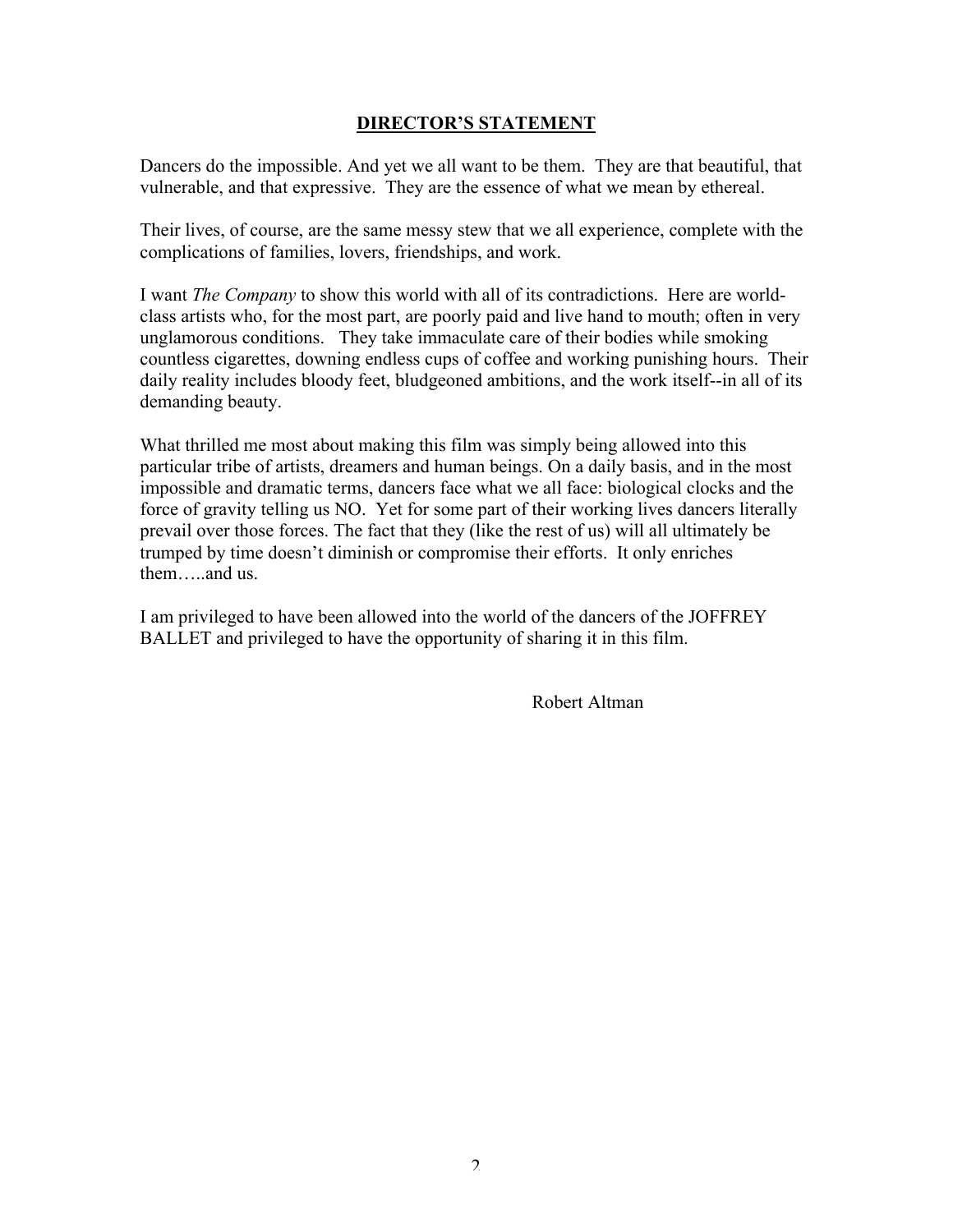# **CAST**

RY NEVE CAMPBELL JOSH JAMES FRANCO

ALBERTO ANTONELLI MALCOLM MCDOWELL

#### HARRIET BARBARA ROBERTSON

EDOUARD WILLIAM DICK SUSIE SUSIE CUSACK

RY'S MOTHER MARILYN DODDS FRANK RY'S FATHER JOHN LORDAN

STEPMOTHER MARIANN MAYBERRY STEPFATHER RODERICK PEEPLES JUSTIN'S MENTOR YASEN PEYANKOV

*The Joffrey Dancers*

ALEC DAVIS ROBERTSON DEBORAH DEBORAH DAWN JOHN JOHN GLUCKMAN JUSTIN DAVID GOMBERT SUZANNE SUZANNE L. PRISCO DOMINGO DOMINGO RUBIO NOEL EMILY PATTERSON MAIA MAIA WILKINS FRANKIE SAM FRANKE TRINITY HAMILTON JULIANNE JULIANNE KEPLEY VERONICA VALERIE ROBIN DANA DEANNE BROWN MICHAEL SMITH COLTON MATTHEW ROY PRESCOTT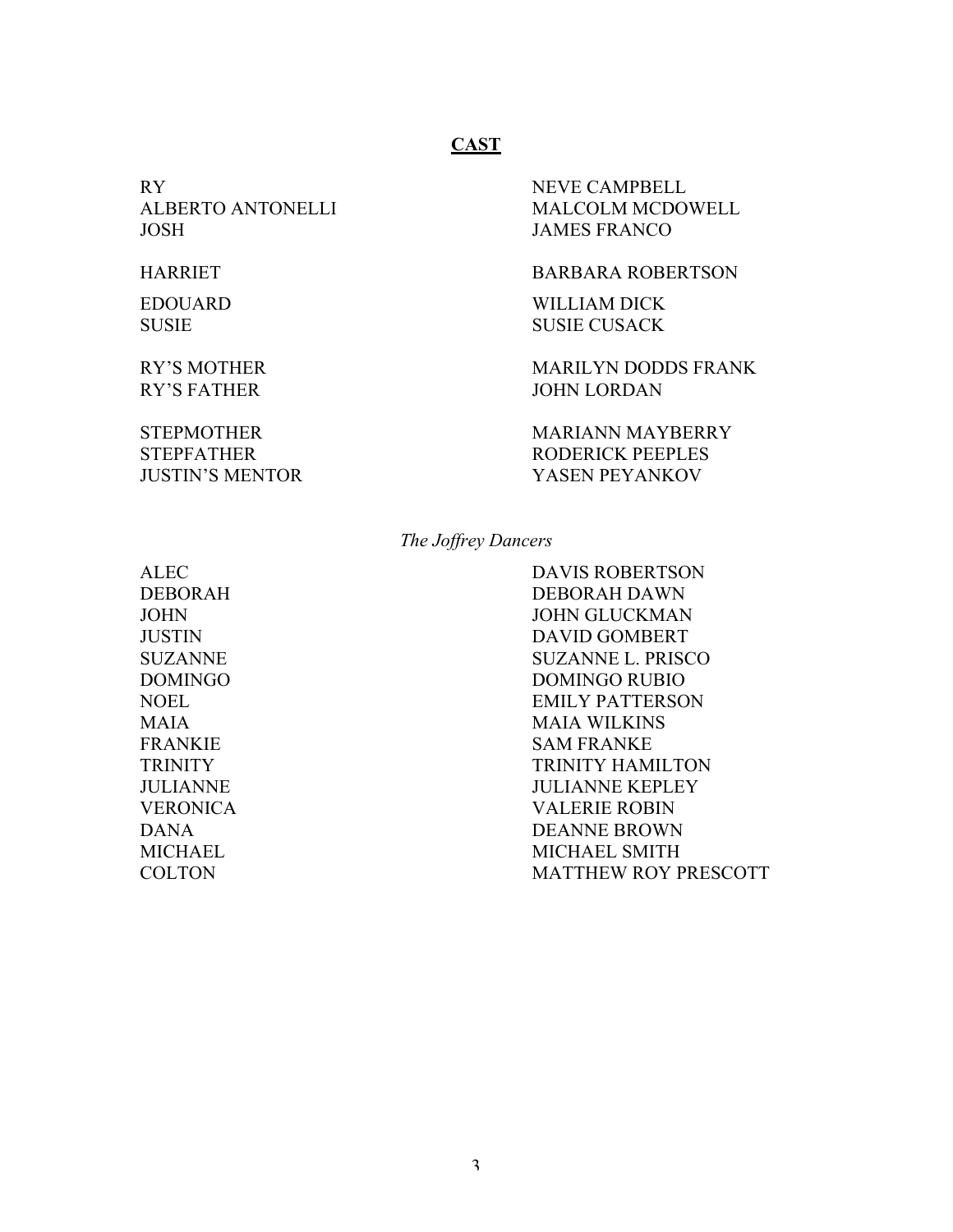*The Choreographers* LAR LUBOVITCH ROBERT DESROSIERS

*The Ballet Mistresses*

CHARTHEL ARTHUR CAMERON BASDEN

*The Ballet Masters*

MARK GOLDWEBER PIERRE LOCKETT ADAM SKLUTE

*The Company* HEATHER AAGARD MICHAEL ANDERSON ERICA LYNETTE EDWARDS JENNIFER GOODMAN STACY JOY KELLER CALVIN KITTEN PETER KOZAK BRITTA LAZENGA MICHAEL LEVINE BRIAN MCSWEEN ELIZABETH MERTZ MASAYOSHI ONUKI SAMUEL PERGANDE WILLY SHIVES ERIN SMITH KATHLEEN THIELHELM MAURO VILLANUEVA YUKARI YASUI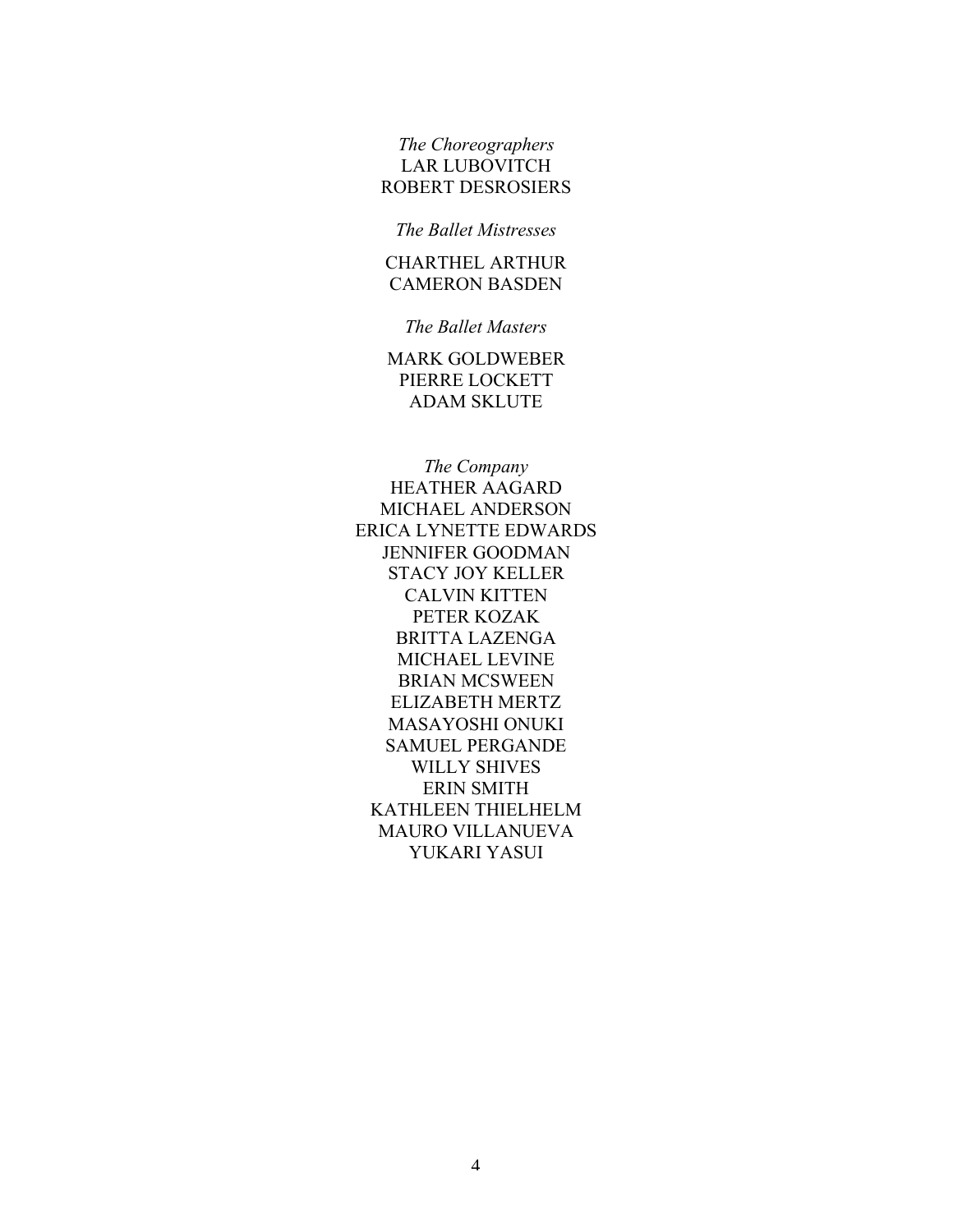#### *The Apprentices*

TRISTAN ALBERDA BOBBY BRISCOE ORLANDO JULIUS CANOVA ANGELINA SANSONE JACQUELINE SHERWOOD JESSICA WYATT

COMPANY PIANIST PAUL LEWIS PHYSICAL THERAPIST JULIE O'CONNELL PRODUCTION MANAGER GEORGE DARVERIS TOAST MASTER MARC GRAPEY BRIDEGROOM KEITH PRISCO NEO WAITRESS EMMA HARRISON NEO BOUNCER DWAYNE WHITMORE BARFLY ROBERT BREULER GRANT PARK CELLIST LARRY GLAZER GRANT PARK PIANIST MARK HUMMEL

STAGE MANAGERS MICHAEL ANDREW CURREY KATHERINE SELIG BARTENDER DANNY MCCARTHY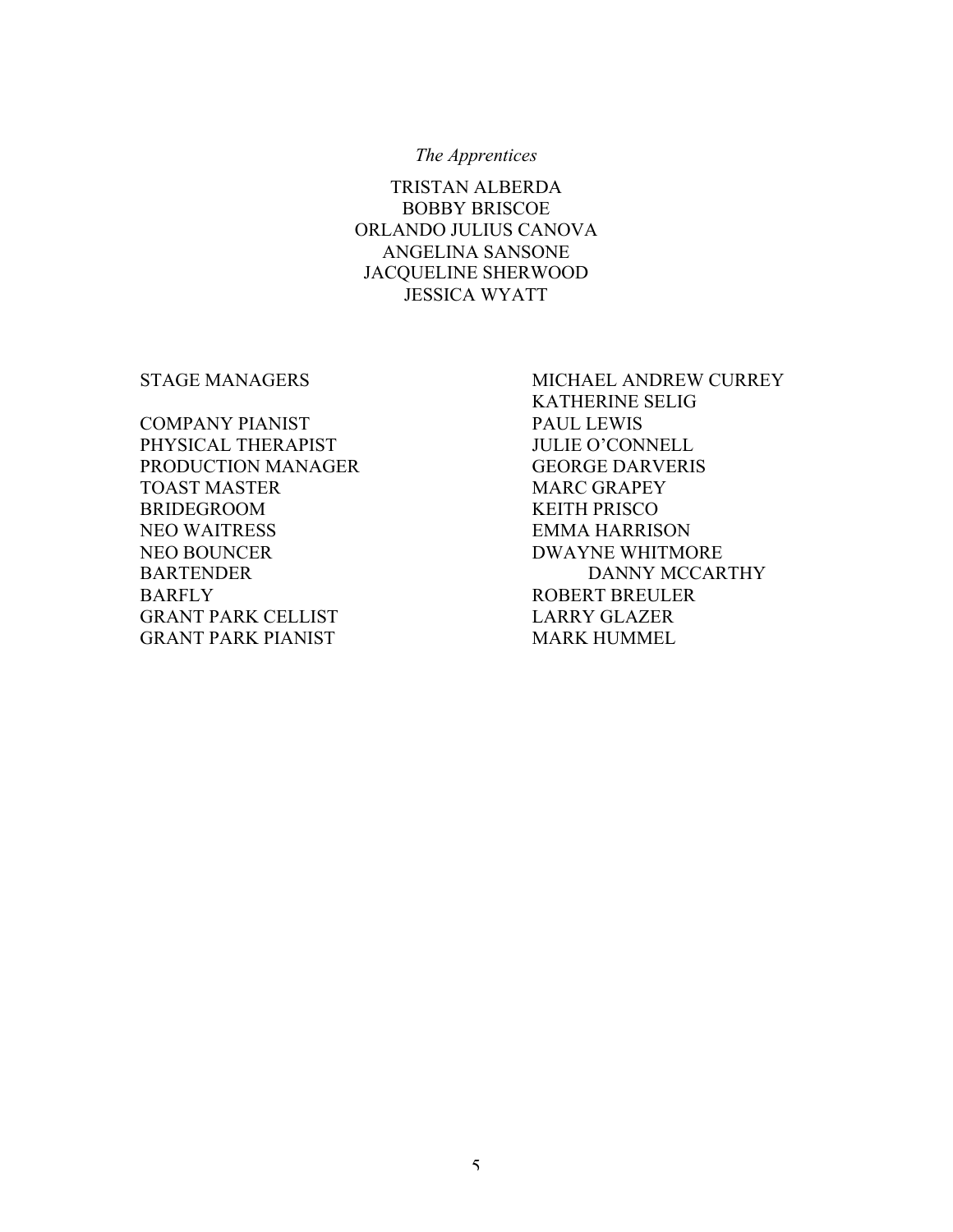#### **ABOUT THE CAST**

#### **NEVE CAMPBELL (Ry)**

Campbell first came to the attention of audiences when she starred in the role of Julia Salinger in Fox Television's critically acclaimed Golden Globe Award-winning series *Party of Five*. Since then, she has continued to impress audiences with her work in both major motion pictures and on the small screen. Campbell recently completed shooting a starring role in *When I Will Be Loved* for director James Toback. Prior to that she completed *Churchill: The Hollywood Years*, starring opposite Christian Slater for director Peter Richardson and *Blind Horizon* with Val Kilmer. Campbell has received numerous awards and award nominations for her work including three nominations (one win) for the MTV Movie Award for Best Female Performance for *Scream* (nomination 1997), *Scream 2* (win 1998) and *Scream 3* (nomination 2000) and a Blockbuster Award for Favorite Actress – Horror for *Scream 2*.

> *The Company* (2003) *Panic* (2001) *Drowning Mona* (2000) *Scream 3* (2000) *Three to Tango* (1999) *54* (1998) *Wild Things* (1998) *Scream 2* (1997) *Scream* (1996) *The Craft* (1996*) The Passion of John Ruskin* (1994)

# **MALCOLM MCDOWELL (Alberto Antonelli)**

Since catapulting to the screen as "Mick Travis", the rebellious upperclassman in Lindsay Anderson's prize-winning sensation IF... Malcolm McDowell has created a gallery of unforgettable characters. The list includes Alex in Stanley Kubrick's *A Clockwork Orange*; Mick Travis in *"O Lucky Man!"* and H.G. Wells in *Time After Time*. Younger audiences have been captivated by his tyrannical Soran in *Star Trek: Generations* and his Machiavellian "Mr. Roarke" in *Fantasy Island* . Malcolm McDowell was born in Leeds, Yorkshire and acted in several British regional repertory companies before joining the Royal Shakespeare Company. For his motion picture work, the American Cinemateque honored him with a retrospective in June 2001

> *Inhabited* (2003) *Tempo* (2003) *I Spy* (2002) *Between Strangers* (2002) *The Barber* (2001) *Dorian* (2001)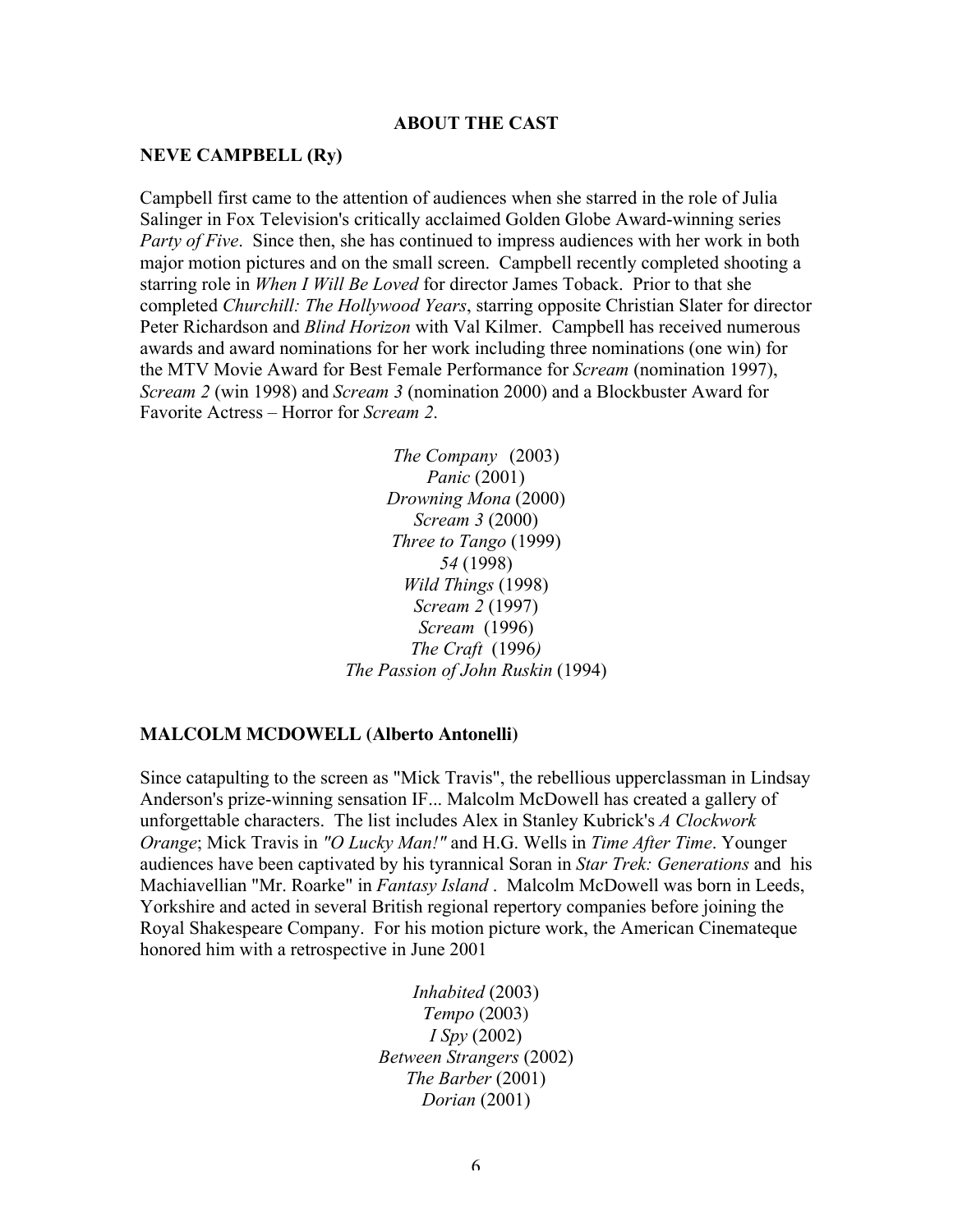#### **MALCOLM MCDOWELL Filmography Cont'd**

*Island of the Dead* (2000) *Gangster No. 1* (2000) *My Life So Far* (1999) *Love Lies Bleeding* (1999) *Beings* (1998) *The Gardener* (1998) *2103: The Deadly Wake* (19979 *The Big Brass Ring* (1997) *Star Trek: Generations* ( 1997) *Hugo Pool* (1997) *Where Truth Lies* (1996) *Yesterday's Target* (1996) *Kids of the Round Table* (1995) *Sharks of the Red Triangle* (1995) *Wing Commander IV: The Price of Freedom* (1995) *Fist of the North Star* (1995) *Tank Girl* (1995) *Dangerous Indiscretion* (1994) *Exquisite Tenderness* (1994) *Fatal Pursuit* (1994) *In the Eye of the Snake* (1994) *Wing Commander III: Heart of the Tiger* (1994) *Star Trek: Generations* (1994) *Cyborg 3: The Recycler* (1994) *Milk Money* (1994) *Night Train to Venice* (1993) *Bopha!* (1993) *Happily Ever After* (1993) *Vent d'est* (1993) *Chain of Desire* (1992) *Tsareubijtsa* (1991) *Disturbed* (1990) *Jezebel's Kiss* (1990) *Maggio Musicale* (1990) *Cat People* (1982) *Look Back in Anger* (1980) *Tigers Are Better Looking* (1979) *Time After Time* (1979) *Caligula* (1979) *The Passage* (1979) *Hardcore* (1977) *Voyage of the Damned* (1976) *Aces High* (1976) *Royal Flash* (1975)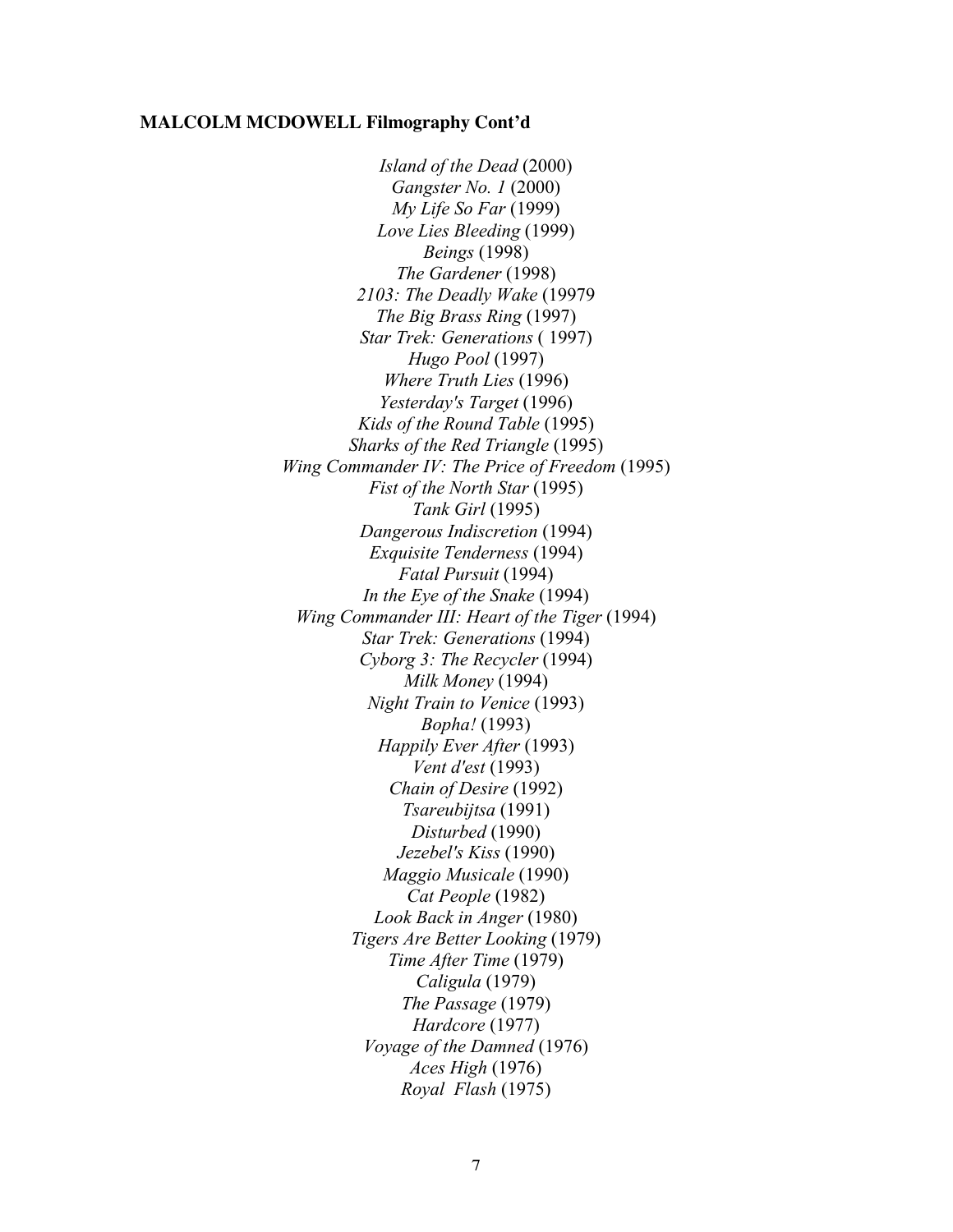#### **MALCOLM MCDOWELL Filmography Cont'd**

*O Lucky Man!* (1973) *A Clockwork Orange* (1971) *The Raging Moon* (1970) *Figures in a Landscape* (1970) *If* (1968) *Poor Cow* (1967)

#### **JAMES FRANCO (Josh)**

James Franco's breakout performance in the title role of *James Dean,* the TNT biopic directed by Mark Rydell earned him career-making reviews. For his portrayal, he won a Golden Globe for Best Actor in Motion Picture made for Television, and was nominated for an Emmy and Screen Actors Guild Award, both in the Best Actor in a Television Movie or Miniseries categories. Recently he appeared opposite Robert DeNiro in *City By The Sea* and in *Spider-Man,* directed by Sam Raimi.

> *City by the Sea* (2002) *Sonny* (2002 *Blind Spot* (2002) *Mother Ghost* (2002) *You Always Stalk the Ones You Love* (2002) *Deuces Wild* (2002) *Spider-Man* (2002) *Mean People Suck* (2001) *Some Body* (2001) *If Tomorrow Comes* (2000) *Whatever It Takes* (2000) *Never Been Kissed* (1999)

#### **THE JOFFREY BALLET OF CHICAGO**

The Joffrey Ballet, founded in 1956 by Robert Joffrey and Gerald Arpino, is one of the world's leading ballet companies. The Joffrey has long been recognized as a pioneering force whose innovations have influenced dance companies across the nation. It is a company that is both classically based and cutting-edge, artistically disciplined and infectiously spirited, internationally significant and uniquely American.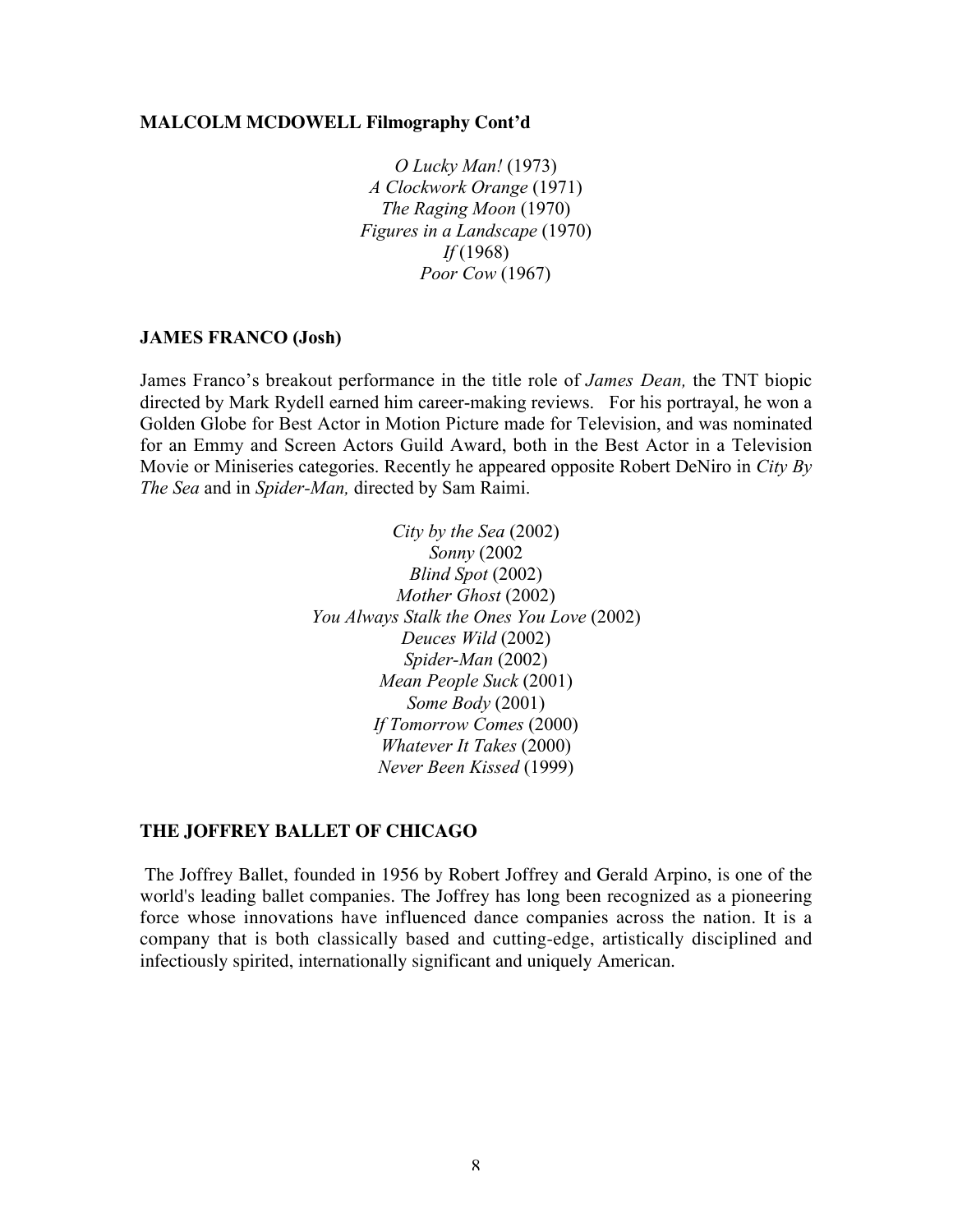#### **ABOUT THE FILMMAKERS**

#### **ROBERT ALTMAN (Director)**

A visionary and fearless director, Robert Altman has surprised, entertained and challenged audiences with vibrant, freewheeling films that stretch the boundaries of the medium. Altman began his career making industrial and documentary films at the Calvin Company in his native Kansas City, and then moved on to direct television in the sixties. In 1970, his black comedy *M\*A\*S\*H* was an international hit and he was on his way to a long and distinguished film career. His box office hit, *The Player*, won Best Director at the Cannes Film Festival. For the films *Short Cuts* and, most recently, *Gosford Park*, Altman received his fourth and fifth Academy Award nominations for Best Director.

> *Gosford Park* (2001) *Dr. T & the Women* (2000) *Cookie's Fortune* (1999) *The Gingerbread Man* (1998) *"Gun"* (1997) *Jazz '34* (1996) *Kansas City* (1996) *Prêt a Porter* (1994) *Short Cuts* (1993) *The Player* (1992) *Vincent & Theo* (1990) *"Tanner '88"* (1988) *Aria* (1988) *Beyond Therapy* (1987) *Fool for Love* (1985) *O.C. and Stiggs* (1985) *Secret Honor* (1984) *Streamers* (1983) *Come Back to the Five and Dime, Jimmy Dean, Jimmy Dean* (1982) *HealtH* (1980) *Popeye* (1980) *A Perfect Couple* (1979) *Quintet* (1979) *A Wedding* (1978) *3 Women* (1977) *Buffalo Bill and the Indians, or Sitting Bull's History Lesson* (1976) *Nashville* (1975) *California Split* (1974) *Thieves Like Us* (1974) *The Long Goodbye* (1973) *Images* (1972) *McCabe and Mrs. Miller* (1971)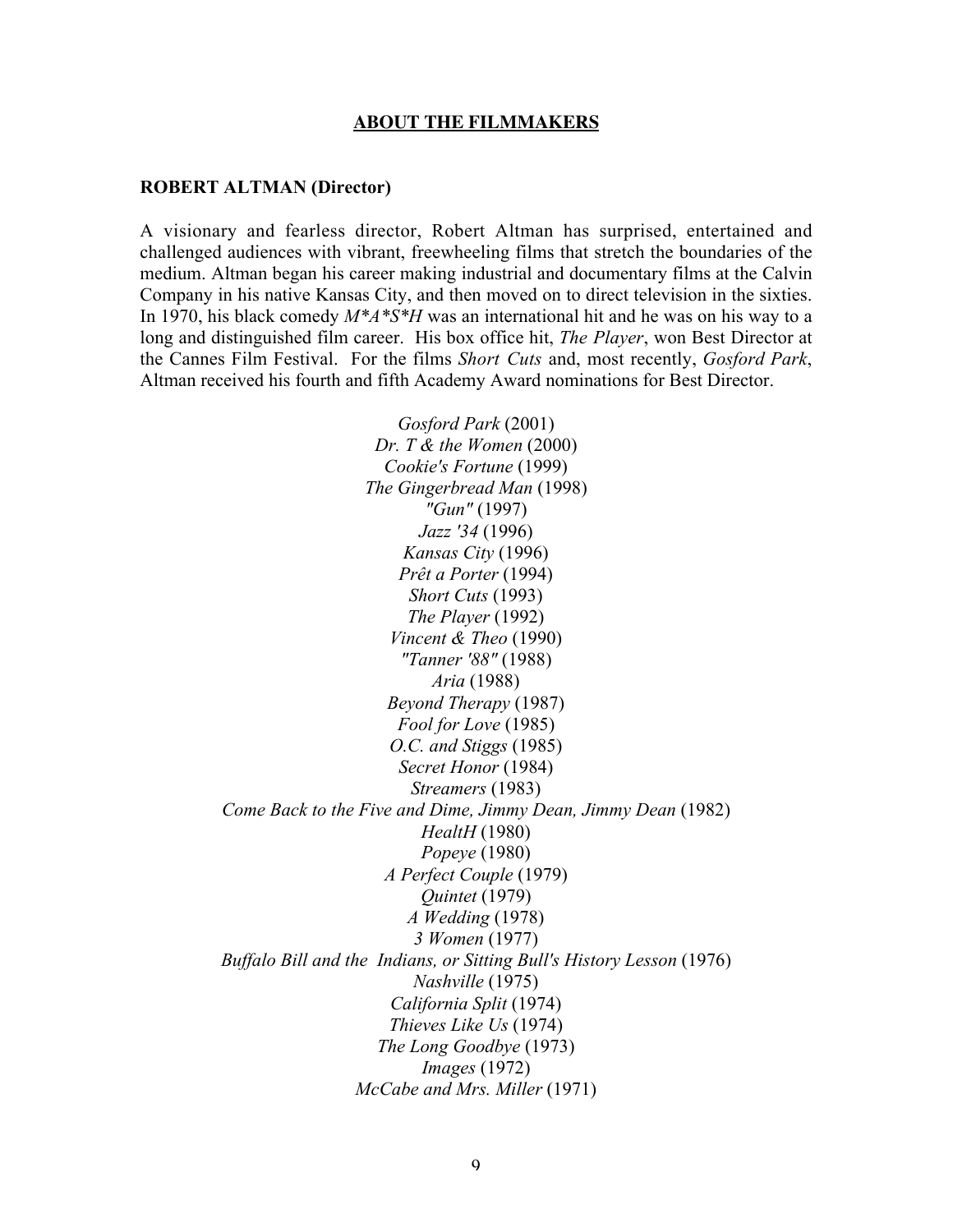#### **ROBERT ALTMAN Filmography Cont'd**

*Brewster McCloud* (1970) *M\*A\*S\*H\** (1970) *That Cold Day in the Park* (1969) *Countdown* (1968) *Nightmare in Chicago* (1964) *The James Dean Story* (1957)

Major Awards Cannes Film Festival The Palme D'or *M\*A\*S\*H* Best Director *The Player* The New York Film Critics Circle Best Film *Nashville, The Player* Best Director *Nashville, The Player, Gosford Park* The Venice Film Festival Grand Prix *Short Cuts* British Academy of Film and Television Arts (BAFTA) Best British Film *Gosford Park* Best Director *The Player* Best Foreign Television Series *Tanner '88* Academy Awards Best Director Nominations: *M\*A\*S\*H, Nashville, The Player, Short Cuts, Gosford Park* Best Film Nominations: *M\*A\*S\*H, Nashville, Gosford Park*

# **BARBARA TURNER (Writer)**

Barbara Turner has received critical recognition for her work including a Writers Guild nomination for her adaptation of *Petulia*, and an Emmy nomination for *The War Between the Tates*. She has also been a Humanitas Award Finalist for *Widow* and *Out of Darkness*. In 1994, Turner produced her screenplay *Georgia* in concert with her daughter Jennifer Jason Leigh and the film's director Ulu Grosbard. Turner's other credits include *Pollock*, based on *Jackson Pollock an American Saga*, by Steven Naifeh and Gregory White Smith. In completion is a script for HBO on the life of Elizabeth Kubler Ross, which will star Susan Sarandon. Turner is also set to direct her script *Beautiful View*, a psychological thriller starring Jennifer Jason Leigh and Campbell Scott.

> Major Awards The Christopher Award *Eye of the Sparrow* The Montreal Film Festival Grand Prix of the Americas *Georgia*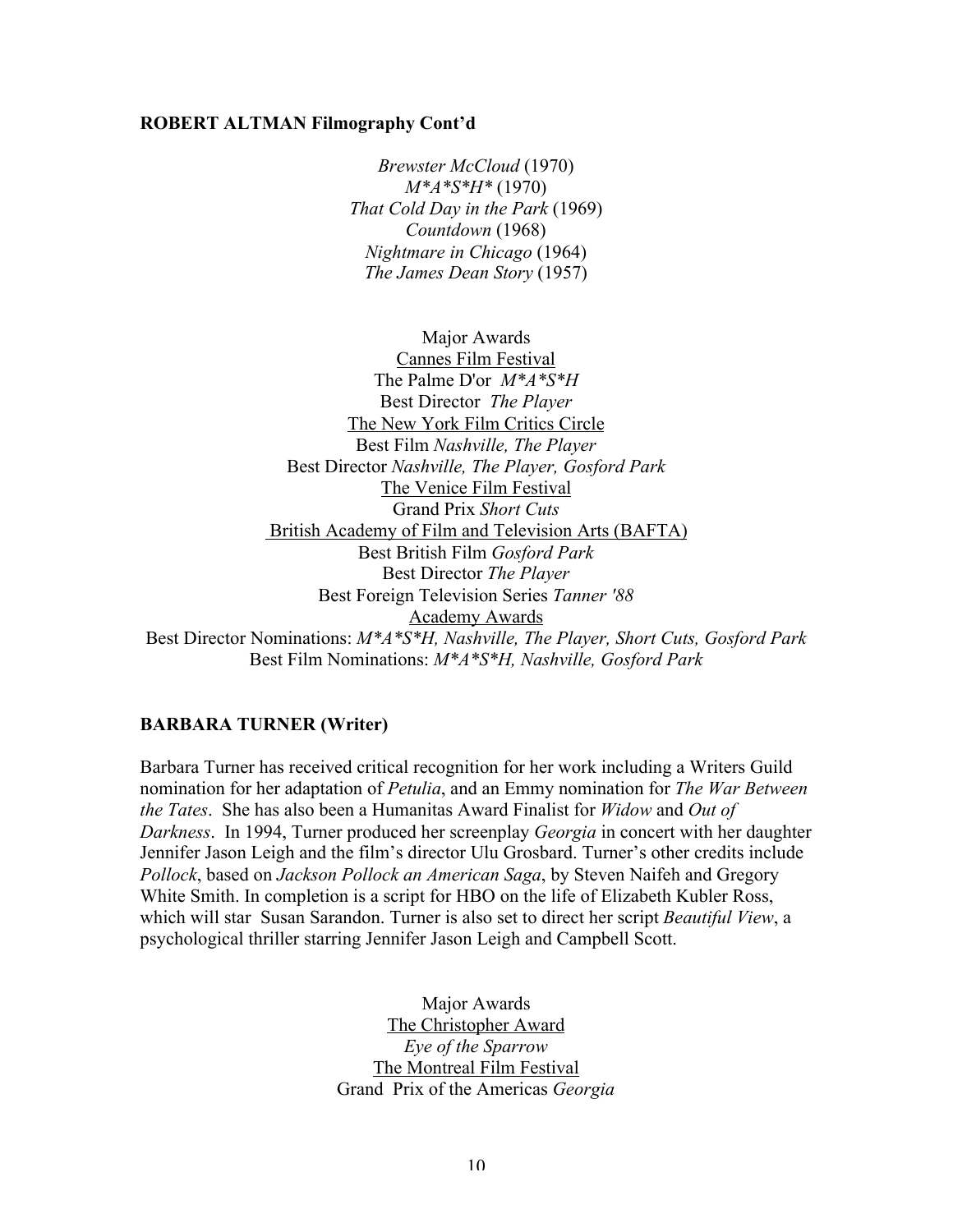#### **BARBARA TURNER Awards Cont'd**

Best Actress Award: Jennifer Jason Leigh in *Georgia*. The New York Film Critics Circle Best Actress Award: Jennifer Jason Leigh in *Georgia* Academy Awards Best Supporting Actress: Marcia Gay Harden in *Pollock*

#### **ANDREW DUNN, B.S.C. (Director of Photography)**

As a cinematographer, Dunn has worked with many of today's finest directors including Robert Altman, Stephen Frears, Griffin Dunne, Nicholas Hytner, Gillies Mackinnon and David Hare. Dunn has also worked with directors Richard Eyre and Mick Jackson. Among his television credits as cinematographer are Martin Campbell's miniseries *Edge o f Darkness*, Dennis Potter's miniseries *Blackeyes*, and the series *The Monocled Mutineer*, directed by Jim O'Brien. Dunn has also filmed documentaries and commercials for a number of directors including Michael Mann, Michael Apted, and Nick Hamm.

> *The Count of Monte Cristo* (2002) *Sweet Home Alabama* (2002) *Gosford Park* (2001) *Monkeybone* (2001) *Liam* (2000) *Ever After* (1998) *Practical Magic* (1998) *Addicted to Love* (1997) *The Crucible* (1996) *The Madness of King George (1994) A Simple Twist of Fate (1994) Blame in on the Bellboy* (1992) *Strapless* (1989)

> > Major Awards

The British Society of Cinematographers Best Cinematography *The Madness of King George* British Academy of Film and Television Arts (BAFTA) Nomination: Best Cinematography *The Madness of King George* Nomination: Best Film Cameraman (TV) *The Monocled Mutineer* Award: Best Film Cameraman( TV) *Tumbledown* Award: Best Film Cameraman (TV) *Edge of Darkness* (London) Evening Standard British Film Award Technical/Artistic Achievement *The Madness of King George*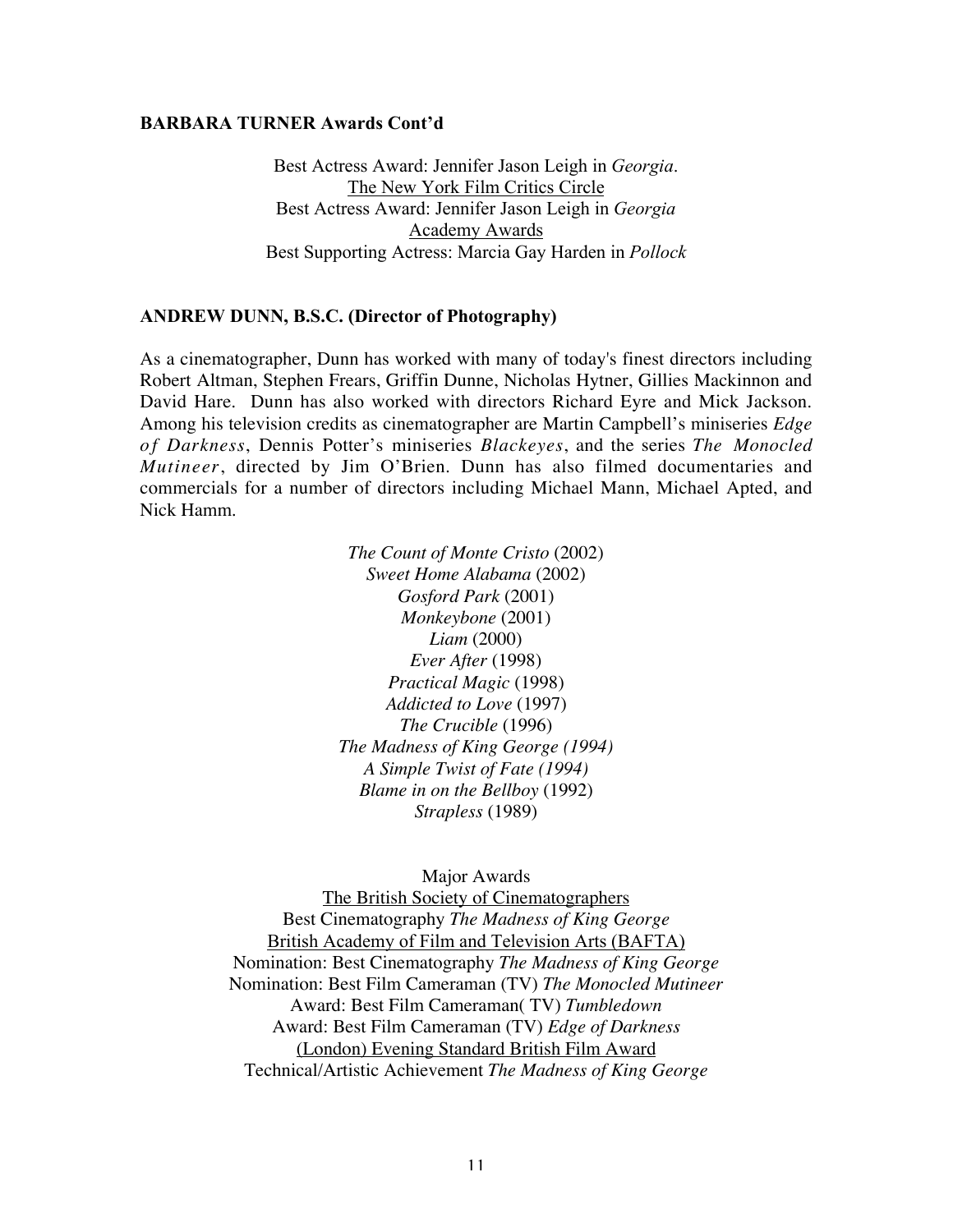# **JOSHUA ASTRACHAN (Producer)**

Joshua Astrachan joined Altman's Sandcastle 5 Productions in 1996 and was Coproducer on Altman's critically acclaimed, Oscar nominated, *Gosford Park*. Prior to working for Altman, Astrachan was an Associate Producer on John Walsh's independent film *Ed's Next Move*, which was part of the American Spectrum at Sundance in 1996 and subsequently released by Orion Pictures. Previous to his work in film, Astrachan was a co-founder and artistic director of New Arts, a not-for-profit production company that developed and presented new plays by American writers in New York City.

# **VAN DYKE PARKS (Composer)**

Born in 1943 in Hattiesburg, Mississippi, Van Dyke Parks has spent the last 40 years as a composer and recording artist. His recording career began with Warner Bros. in 1966 after a brief but legendary stint as lyricist for Brian Wilson of the Beach Boys. In addition to his work as a producer and composer, Parks is also the author of three children's books published by Harcourt Brace Jovanovich. "Jump" (with Malcolm Jones), "Jump Again" and "Jump On Over." The New York Times has cited these adapted tales of Br'er Rabbit as "the best illustrated children's books of the year."

> Selected Discography Film *The Company The Adventures of Ociee Nash The Ponder Heart Shadrach Private Parts Bastard Out of Carolina Out on a Limb Next Door The Two Jakes Casual Sex Club Paradise Sesame Street Presents: Follow That Bird Popeye* (with Harry Nilsson) *Goin' South*

As Artist *Moonlighting: Live at The Ash Grove Orange Crate* Art (with Brian Wilson*)*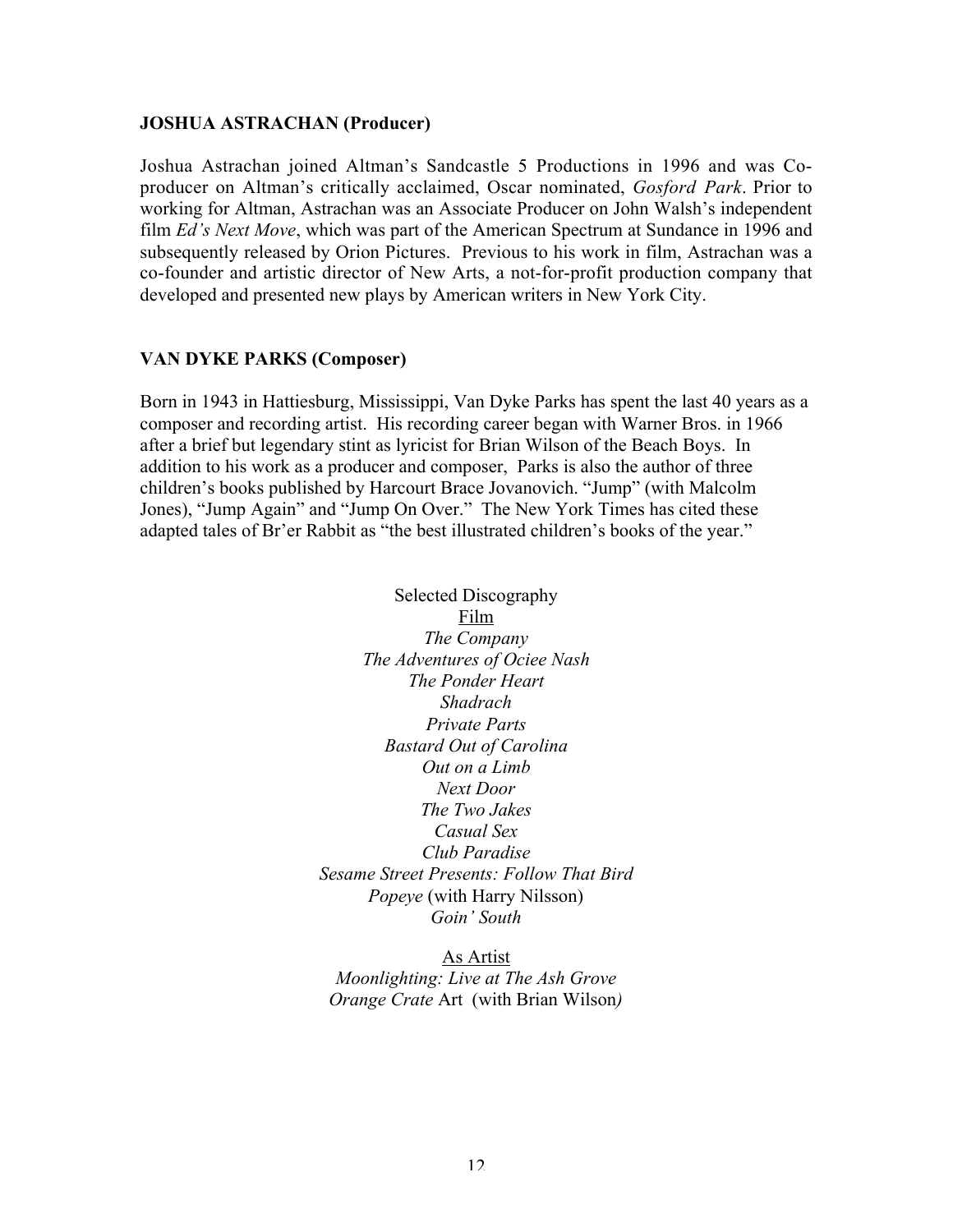# **VAN DYKE PARKS Discography Cont'd**

*Tokyo Rose Jump Clang of the Yankee Reaper Discover America Song Cycle*

#### As Producer / Arranger / Songwriter

 $U2$ Arlo Guthrie Sheryl Crow Phil Ochs Fiona Apple Smashing Pumpkins Earth, Wind & Fire Randy Newman Ry Cooder Little Feat Bruce Springsteen Bryan Ferry Rufus Wainwright Rickie Lee Jones Roy Orbison Harry Nilsson Jennifer Warnes Sam Phillips Ringo Starr Syd Straw

# **GARY BAUGH (Art Director)**

Gary Baugh began his career as a theatrical designer in Chicago where he designed over 60 productions for such companies as The Steppenwolf Theatre, St. Nicholas, Wisdom Bridge, Northlight and Second City. He later moved into film as a set designer (*Backdraft, Only the Lonely, Dennis the Menace, Curly Sue),* Assistant Art Director (*Groundhog Day, Ritchie Rich, A Family Thing, The Relic),* Art Director for the TV series *The Untouchables (42 episodes), EZ Streets (pilot)* and feature films *The Babe* and *Hoodlum.* As Production Designer he designed the films *To Sir With Love II, Children on Their Birthdays,* the CBS series *Early Edition (84 episodes)* and ABC's *What About Joan (21 episodes).* In 2002 Gary was the Art Director on MGM's *Barbershop,* HBO's *Normal* and Production Designer on Robert Altman's most recent film "*The Company*".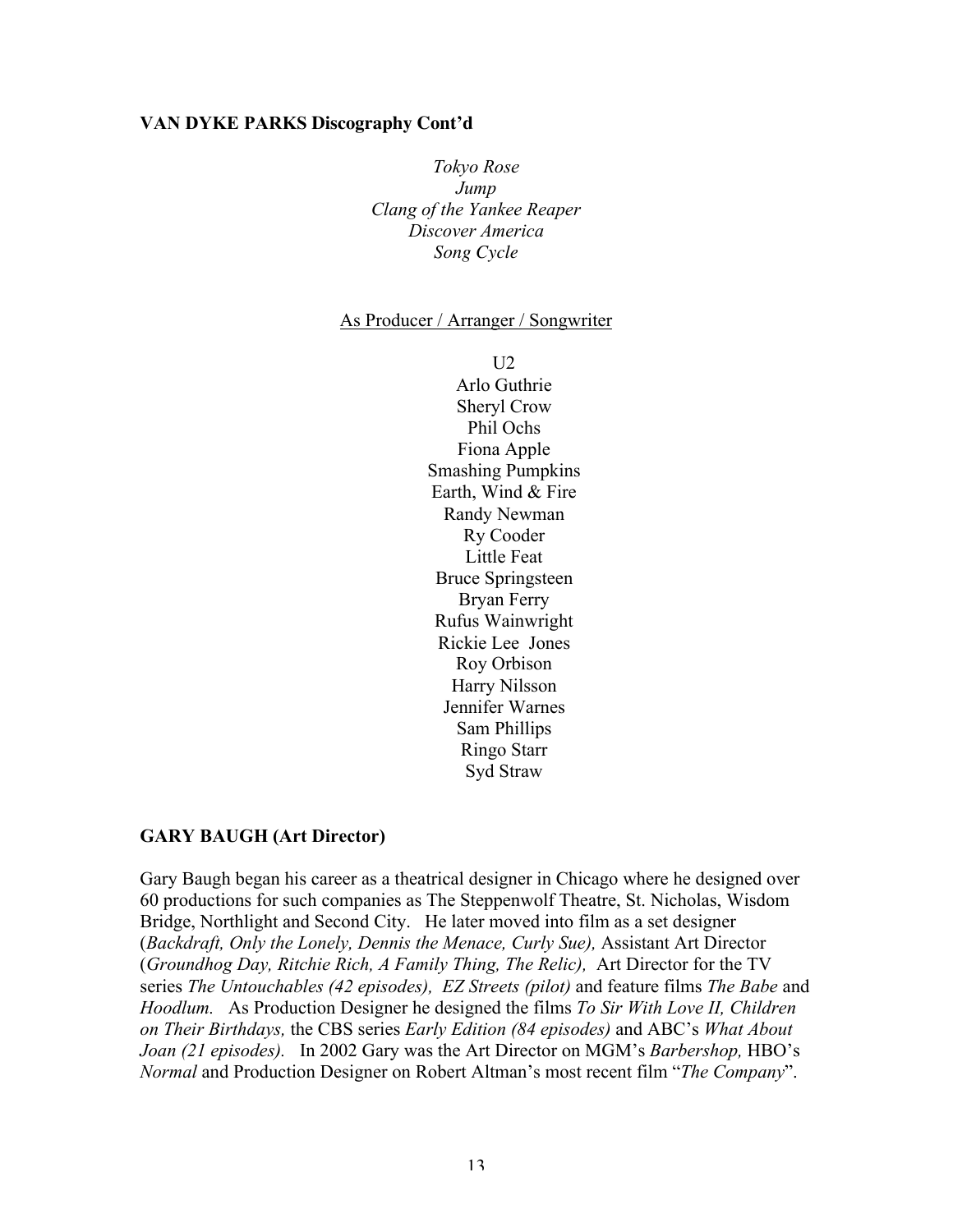# **PAM DIXON** (**Casting Director)**

Pam Dixon graduated from the University of Southern California. She was Senior Vice President and Head of Talent for ABC Television in Los Angeles. A few years later, she became a Production Vice-President at Paramount Pictures under Michael Eisner. After several years as a motion picture executive, Pam started her own casting company. For the last several years, Pam has been an independent casting director. During this time she has cast numerous features: *City Slickers, Baby Boom, The Moderns, Goldeneye, The Craft, The Mask of Zorro, The Moderns, Afterglow, Cookie's Fortune, Angels in The Outfield, The Playboys, Music Box, Much Ado About Nothing, and The In-Laws* . She has been fortunate to work with many talented directors such as Robert Altman, Alan Rudolph, Paul Schrader and Martin Campbell.

# **GERALDINE PERONI (Film Editor)**

Beginning with *Vincent and Theo,* Peroni began a steady creative collaboration with Robert Altman that includes *The Player* (for which she received an Academy Award nomination), *Short Cuts*, *R*e*ady to Wear, Kansas City, The Gingerbread Man*, and *Dr.T* a*nd the Women.* Among Peroni's other credits are the HBO series *The Wire*, Rose Troche's *The Safety of Objects, Jesus' Son*, Tim Robbins' *The Cradle will Rock* and Nora Ephron's *Michael*.

# **DAVID LEVY** (**Producer)**

David Levy began his film industry career at International Creative Management (ICM), the world's largest talent and literary agency. At ICM, he worked closely with motion picture department head Sam Cohn. He left ICM to work in independent film production and embarked on a rewarding collaboration with Robert Altman (whom he had met as one of Cohn's clients), that has spanned over two decades and continues to this day. He has associate-produced *The Player*, *Short Cuts*, and *The Gingerbread Man*; co-produced *Cookie's Fortune* and *Dr. T and the Women*; and produced, with Altman and Bob Balaban, *Gosford Park*.

# **KILLER FILMS (Producer)**

Founded in 1995, Killer Films is the New York-based production company that is partially funded through a unique partnership with John Wells Productions. Killer is responsible for more than two dozen films including *Boys Don't Cry* (1999 Academy Award Winner for Best Actress Hilary Swank), *Happiness, Velvet Goldmine, Kids, Safe,* and *Hedwig and the Angry Inch*. Last year, Killer released *One Hour Photo* starring Robin Williams (one of the highest grossing specialized releases, domestic and internationally, of the year) and Todd Haynes' *Far From Heaven* starring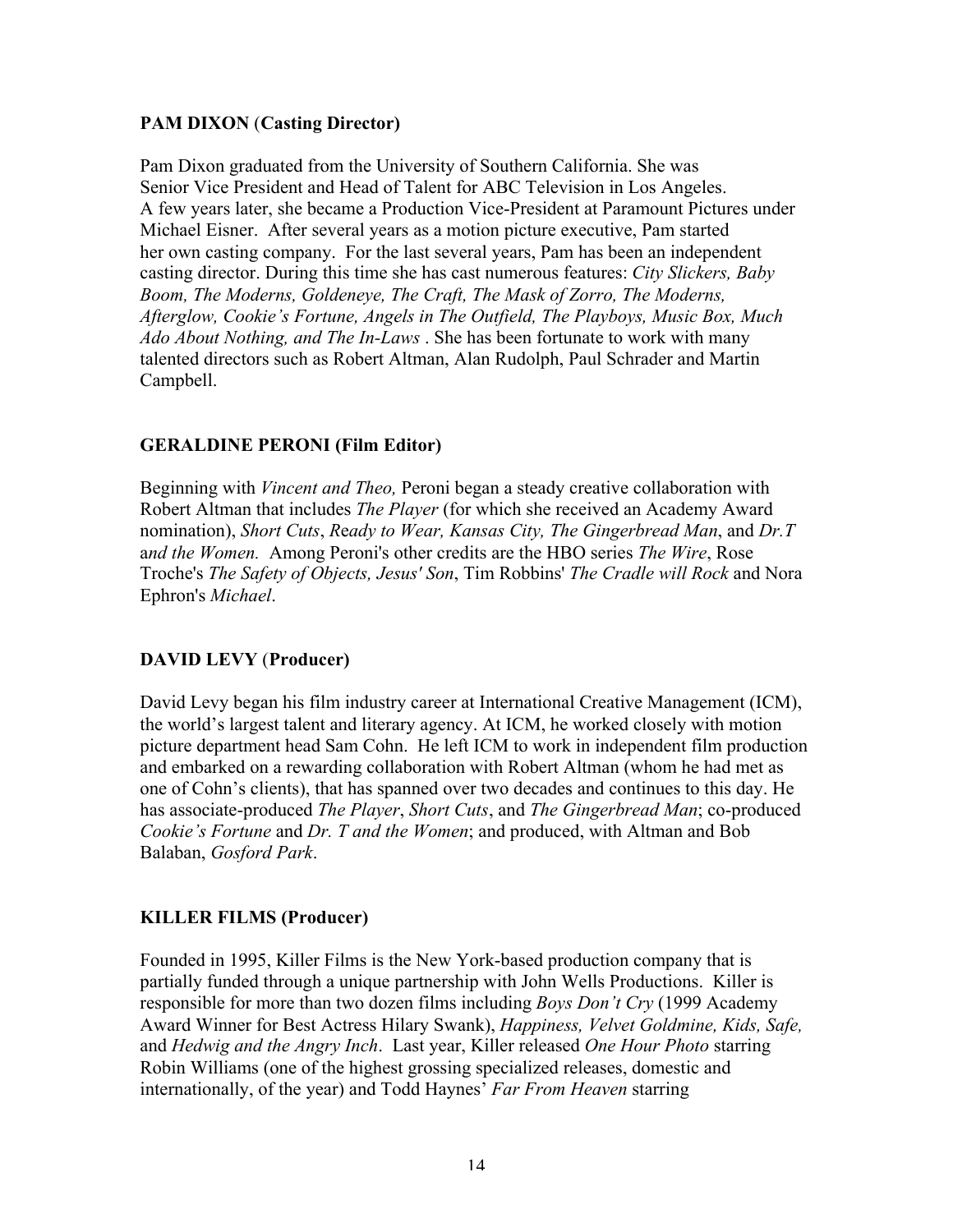Julianne Moore and Dennis Quaid. Featured on more than 50 critics' Top Ten Lists, *Far From Heaven* was the best-reviewed film of 2002. *Far From Heaven* was nominated for three Golden Globes, including Best Actress, and four Academy Awards, including Best Actress and Best Original Screenplay. Killer is currently in post production with *A Home at the End of the World* starring Colin Farrell.

# **CAPITOL FILMS (Producer)**

Founded in May 1989 by Sharon Harel and Jane Barclay (and joined by Hannah Leader in 1994), CAPITOL FILMS has evolved into one of Europe's most formidable international film production, financing and sales companies.

Since its formation, Capitol has financed and executive-produced nearly forty feature films; and accumulated a library of over 90 titles. Capitol has enjoyed recent international box office and critical success with its Academy Award winning production, 'Gosford Park' directed by Robert Altman, Woody Allen's 'The Curse of the Jade Scorpion', Francis Ford Coppola's American Zoetrope 'Jeepers Creepers', David Cronenberg's Cannes competition entry 'Spider' and Terry Zwigoff's critically acclaimed sleeper hit 'Ghost World'. Among Capitol's notable library titles are Terence Davies' *The House of Mirth*; Edward Yang's award-winning *Yi Yi*; Pat O'Connor's *Dancing at Lughnasa*; Brian Gilbert's *Wilde*; Alan Rickman's *The Winter Guest*; and Roman Polanski's *Death and the Maiden.*

# **DARBEE LABS**

Darbee Labs is changing the face of film production with Darbee Vision, a postproduction process that gives digital high definition masters an unprecedented visual richness and puts audiences in the center of the action. Robert Altman's The Company is the first feature film to be processed using DarbeeVision, and the filmmakers are elated with the results. "DarbeeVision takes away the flatness that's so typical of video, and makes hi-def look even better than film," says Altman. "I wouldn't have shot in hi-def without it."

More than a sharpening filter or image corrector, The DarbeeVision formula extracts much of the same information the human brain does when we look around. It preemphasizes those parts of the image that tell the brain how round objects are, how they are separated in depth, what their details are, and which objects are worthy of attention. Darbee Labs uses an automated network of computers to apply the DarbeeVision formula, pixel by pixel, to the image. "We digitally transformed The Company's hi-def masters using DarbeeVision prior to the film-out of the movie for theatrical release," explains Darbee Labs founder Paul Darbee. "The result is a clear rich dimensional image that takes hi-def to the next level."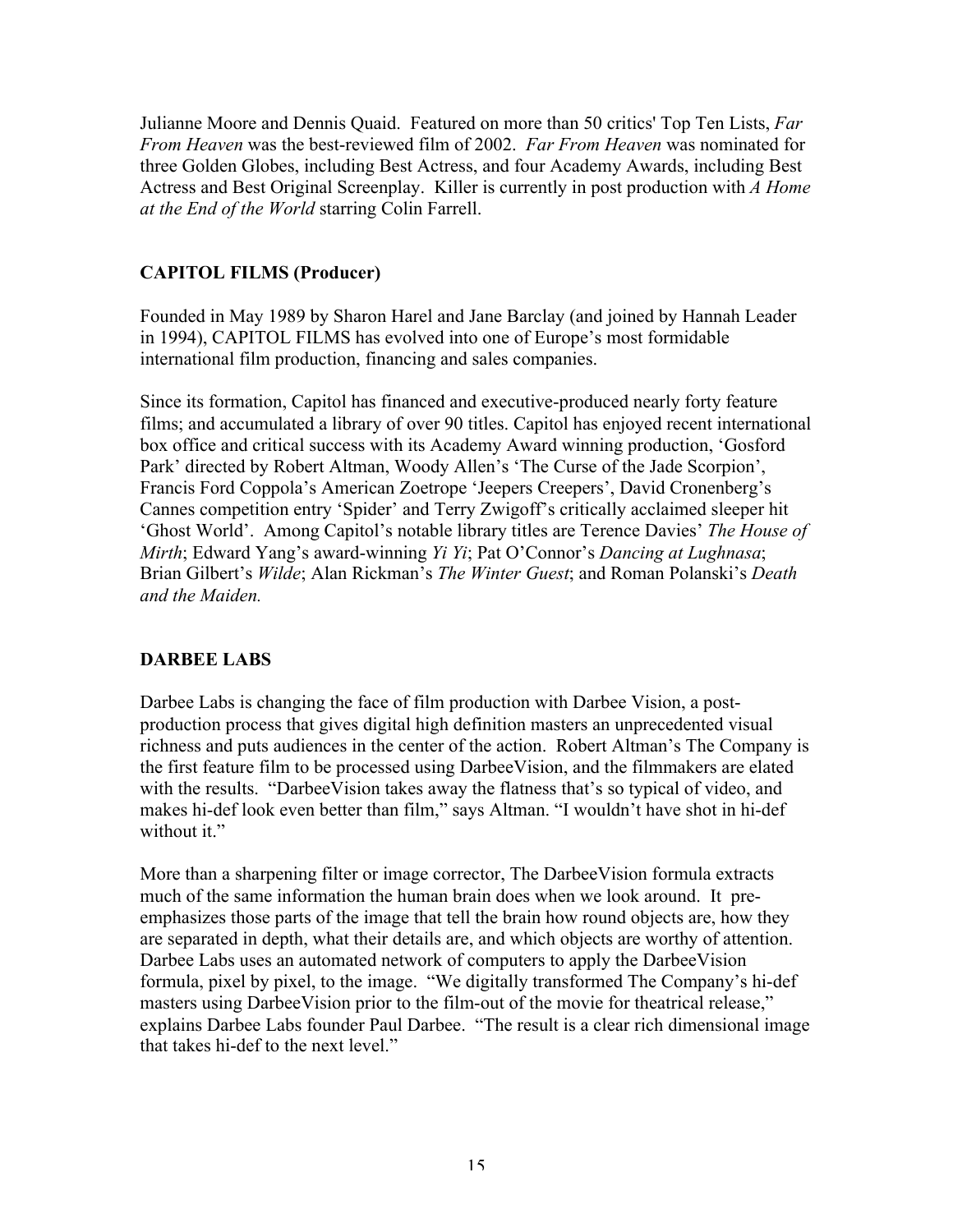# **CREW**

UNIT PRODUCTION MANAGER/ LINE PRODUCER KARYN McCARTHY

FIRST ASSISTANT DIRECTOR JAMES GIOVANNETTI, Jr.

SECOND ASSISTANT DIRECTOR RICHARD LEDERER

KEY MAKEUP ARTIST JAMIE WEISS

KEY HAIRSTYLIST AGNES GIBICAR

PRODUCTION SOUND MIXER PETER GLOSSOP

LOCATION MANAGER NOEL OLKEN

PRODUCTION ACCOUNTANT CHRISTI TIDMAN

SUPERVISING SOUND EDITOR ELIZA PALEY

RE-RECORDING MIXER MICHAEL BARRY

CAMERA OPERATORS ROBERT REED ALTMAN PETE BIAGI

SCRIPT SUPERVISOR DRUCILLA CARLSON

ART DIRECTOR CRAIG JACKSON

ARTISTIC MANAGER THE JOFFREY BALLET OF CHICAGO HARRIET ROSS

EXECUTIVE PRODUCERS S.R.O. ENTERTAINMENT AG STEFAN JONAS JONAS MCCORD

ASSOCIATE PRODUCER LOWELL DUBRINSKY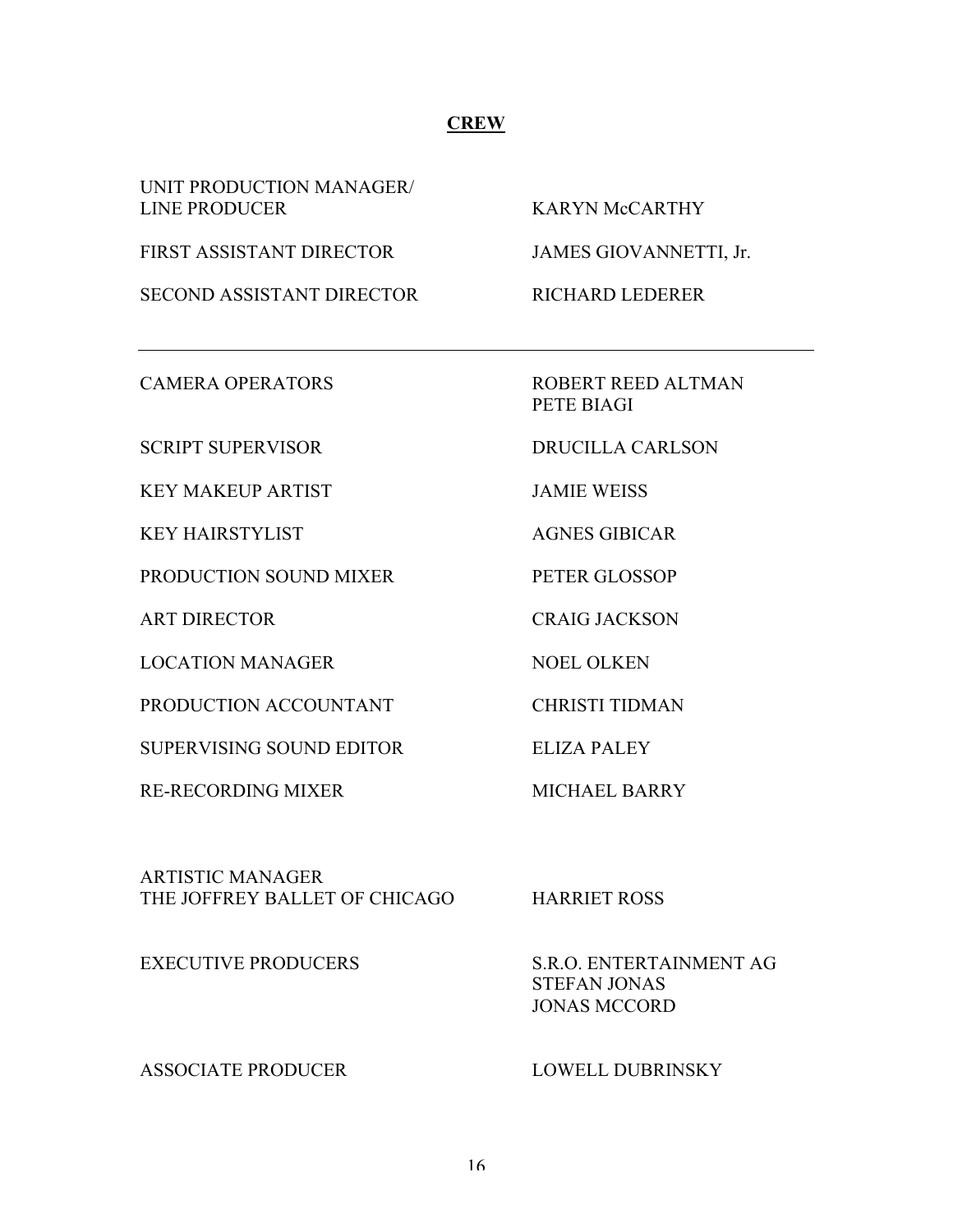1<sup>ST</sup> ASSISTANT CAMERA PETER KUTTNER

 $2^{ND}$  ASSISTANT CAMERA CHAD ERICKSON

ADDITIONAL CAMERA CREWS: OPERATORS TED LICHTENHELD

1<sup>ST</sup> ASSISTANT CAMERA DAVE MORENZ

2<sup>ND</sup> ASSISTANT CAMERA GREG JACKSON

DIGITAL IMAGING TECHNICIAN RYAN SHERIDAN DIGITAL UTILITY DAN SCALZO SUPER TECHNO LEAD MARK WOODS SUPER TECHNO 2<sup>ND</sup> KEITH POKORSKI REMOTE HEAD TECHNICIAN DAN URBAIN STILL PHOTOGRAPHER MATT DINERSTEIN

PRODUCTION COORDINATOR KATE AMER ASSISTANT PRODUCTION COORDINATOR JENNIFER BYRNE

ASSISTANT TO ROBERT ALTMAN AND DAVID LEVY BRETT TYNE ASSISTANT TO JOSHUA ASTRACHAN SARAH KLEIN

ASSISTANTS TO BARBARA TURNER TODD HELBING

ASSISTANT TO NEVE CAMPBELL ARONA MARTIN ASSISTANT FOR KILLER FILMS MEGHAN WICKER

PRODUCTION SECRETARY JEREMY BEIERMANN KEY OFFICE PRODUCTION ASSISTANT SARA ELLINGEN FACILITIES COORDINATOR C. DAVID JONES BUILDING SECURITY LISA GILLESPIE

 $2^{ND}$  SECOND ASSISTANT DIRECTOR JEN DEIGL KEY SET PA THOMAS NICOLL SET PA JOSIAH VILMAN

DON CARLSON DANIEL SCHROER

GEORGE KOHUT RUSSELL FINE DEAN SIMMONS ROB CARLSON PETE PICCHIETTI

ALLISON McKENZIE

NICHOLAS CARRANZA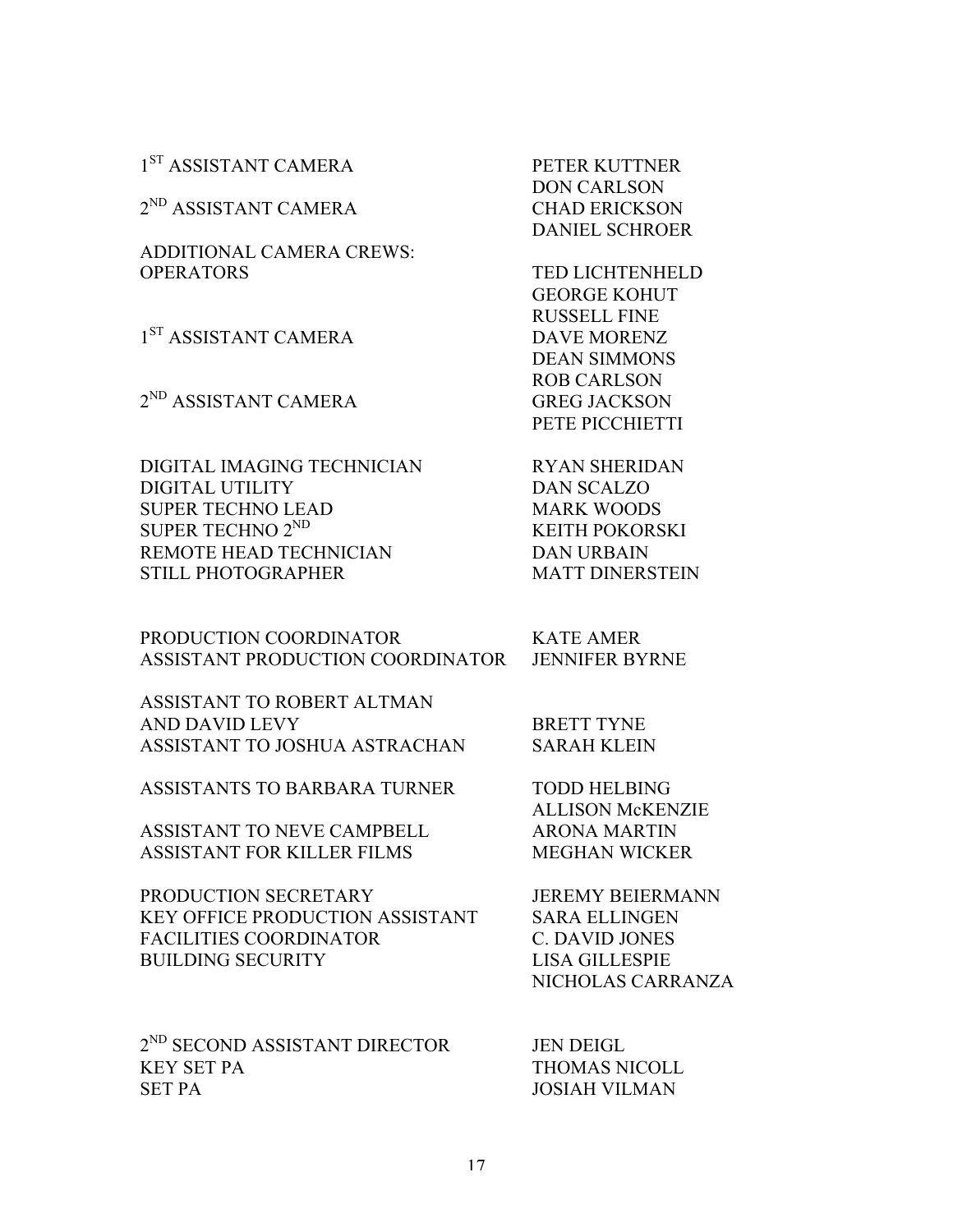# BOOM OPERATOR SHAUN MILLS CABLEPERSON RONALD WRIGHT

# COSTUME ASSISTANT JULIE YRJANSON SET COSTUMERS HEATHER POLLOCK

GAFFER RICK THOMAS BEST BOY ELECTRICIAN CHRIS GLOMP RIGGING GAFFER ANTHONY LULLO RIGGING ELECTRICIAN TIMOTHY JIPPING ELECTRICIANS CORTLAND BOYD

# KEY GRIP MIKE LEWIS KEY RIGGING GRIP JAMES F. ROORDA DOLLY GRIPS MARK PURKART

#### ART DEPARTMENT COORDINATOR BENJAMIN NOWICKI

SET DECORATOR KAREN BRUCK ASSISTANT DECORATOR MERJE VESKI LEADMEN TROY BORISY

PATRICK CAULFIELD GRETCHEN GAIN GINA PANNO LIZZIE COOK

JOSEPH LYONS VINCE CORDERO BILL WAUER DONNA McLAIN

BEST BOY GRIP ROBERT KRZEMINSKI JASON STORANDT GRIPS CHRIS FRERES CHRISTOPHER GLASGOW FERNANDO BRIONES KOREN SALAJKA CHRIS RYERSON RICHARD BOND JOHN HUDECEK FRED FOLMER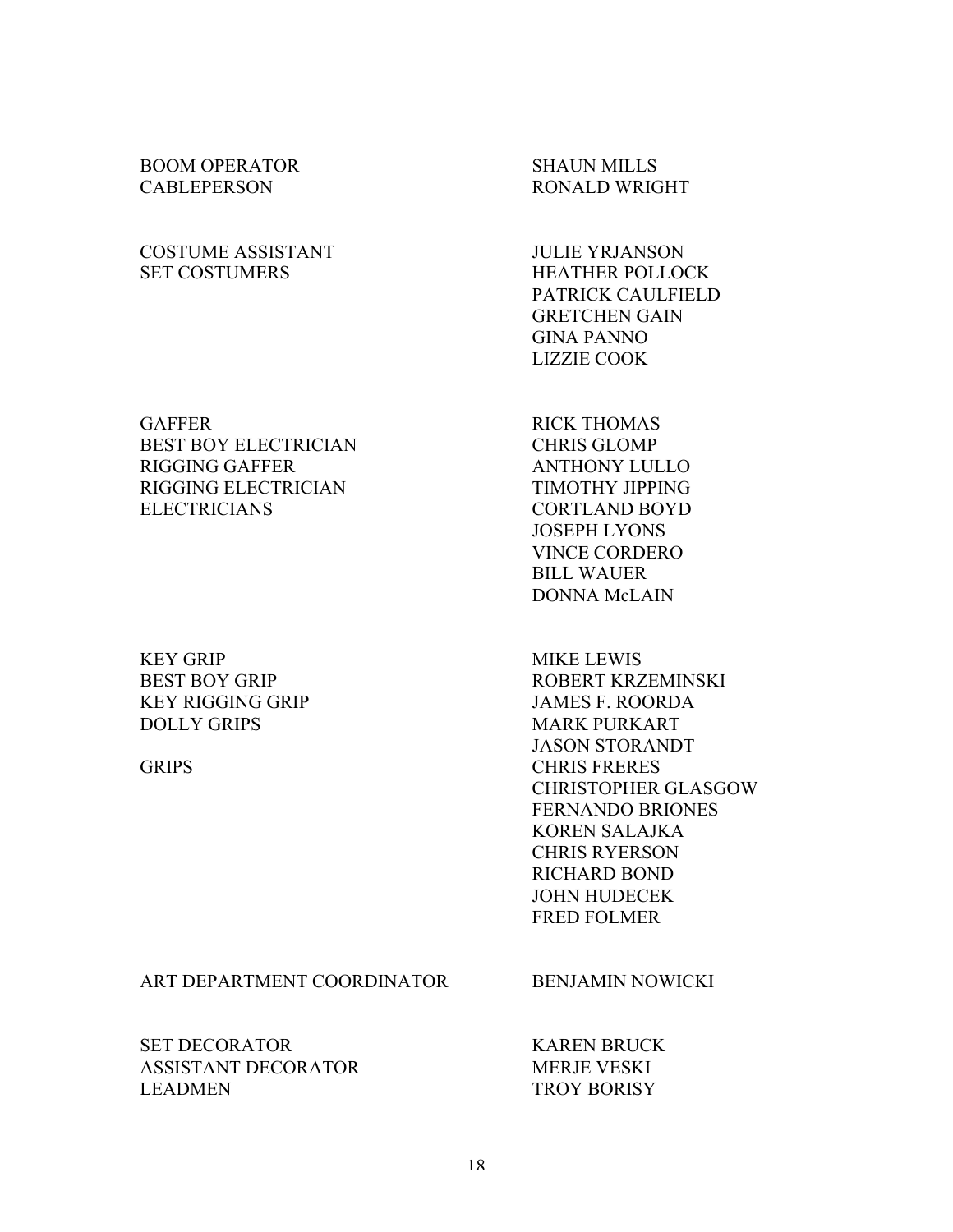SWINGS CY MATTHYS

PROPS MASTER WILLIAM DAMBRA ASSISTANT PROPS MASTER DAVID CHAMERSKI

1<sup>ST</sup> ASSISTANT EDITOR MAY KUCKRO  $2^{ND}$  ASSISTANT EDITOR HEATHER GOODWIN ADDITIONAL EDITOR AFFONSO GONCALVES

MICHAEL V. NICHOLS ON SET DRESSER JON NICHOLSON MATTHEW TUFANO BRYAN RAPEY

POST PRODUCTION SUPERVISOR SARAH CONNORS

POST PRODUCTION ASSISTANT K. TARO HASHIMURA

SUPERVISING MUSIC EDITOR ANNETTE KUDRAK MUSIC EDITOR CARL SEALOVE SUPERVISING DIALOGUE EDITOR JAC RUBENSTEIN SUPERVISING ADR EDITOR GINA R. ALFANO SOUND EDITORS WILLIAM SWEENEY

SUPERVISING SOUND ASSISTANT ERIC MCALLISTER ASSISTANT SOUND EDITOR AJAE CLEARWAY APPRENTICE SOUND EDITOR ERIC STRAUSSER ADR ENGINEER TIM BUTLER

FOLEY SUPERVISOR ANDY MALCOLM FOLEY ARTIST GORO KOYAMA FOLEY ASSISTANT STEFAN FRATICELLI FOLEY RECORDING MIXERS DON WHITE

FOLEY RECORDING ASSISTANTS REBECCA WRIGHT

AUDIO POST COORDINATORS MALAIKA LANGA

TONY MARTINEZ DAN KORINTUS

RON MELLEGERS ANNA MALKIN STEPHEN MUIR

FOLEY RECORDED AT FOOTSTEPS POST PRODUCTION SOUND INC.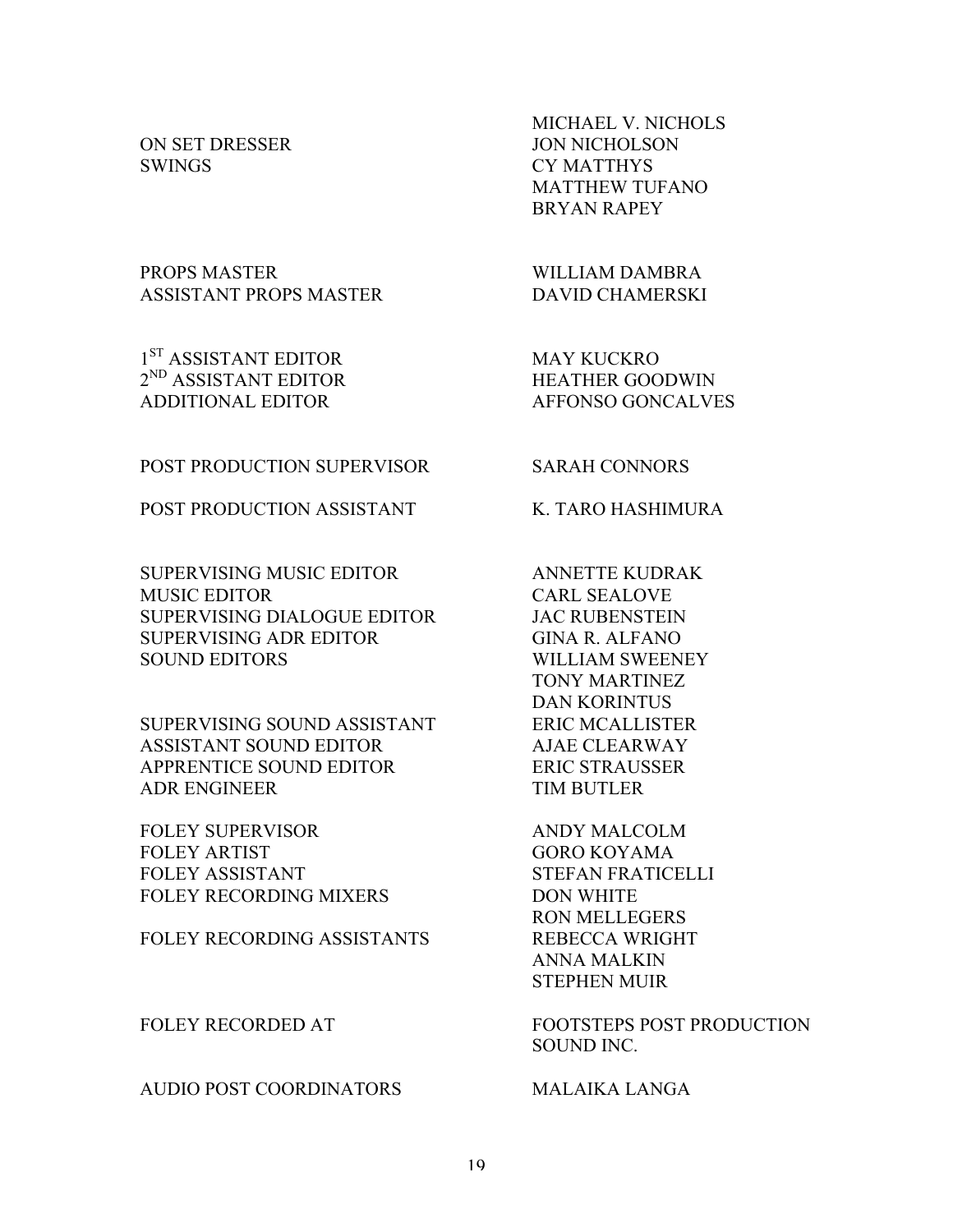# CAROL MINTZ MIKE HOWELLS

DOLBY SOUND CONSULTANT STEVE F.B. SMITH DTS SOUND CONSULTANT JOHN KEATING

BACKGROUND CASTING AMBASSADOR TALENT

ADR VOICE CASTING BRUCE WINANT

1<sup>ST</sup> ASSISTANT ACCOUNTANT ADRIENNE SWAN PAYROLL ACCOUNTANT CARRIE OVIATT ACCOUNTING ASSISTANT RENEE KITTERMAN

LOCATION ASSISTANTS CARRIE GOODMAN

# CONSTRUCTION COORDINATOR TYLER OSMAN CONSTRUCTION FOREMAN TROY OSMAN CARPENTERS TIM OSMAN

HEAD PAINTER JOHN SCHULZ PAINT FOREMAN ALAN BROADBENT STANDBY PAINTER PAUL SCHULZ SIGN PAINTER RON COY PAINTERS FRANK DAMBRA

SPECIAL EFFECTS COORDINATORS JOHN MILINAC

CHICAGO CASTING TENNER, PASKAL, & RUDNICKE RACHEL TENNER MICKIE PASKAL JENNIFER RUDNICKE

LOOPERS UNLIMITED

AMY CLARK

TOM OSMAN JOE GILMARTIN JOHN KENNY III

DANIEL SARICH

RODMAN KISER F/X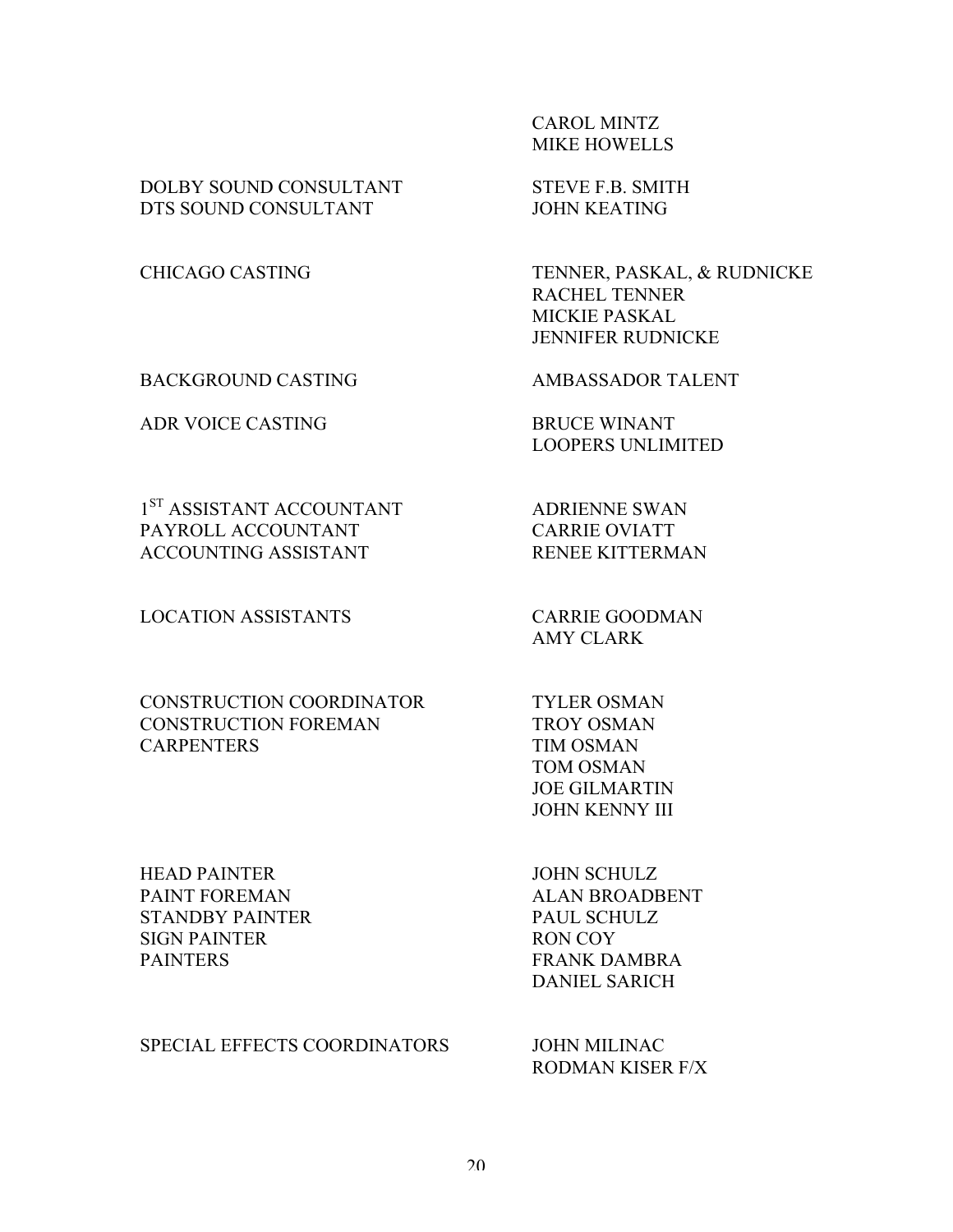# TRANSPORTATION CAPTAIN TEDDY LARKOWSKI CO-CAPTAIN MIKE DEAL CO-CAPTAIN JIM MODZELEWSKI

# CRAFT SERVICE FOREMAN JEFFREY HURT ASSISTANT CRAFT SERVICE DAVE HANSEN

PRODUCTION INTERNS CHRIS GOBER

BRIAN CRISTI LIA ROLDAN SARAH K. FOERSTER SARA NUDELMAN CANDACE WIRT NELL TAYLOR KARL DONDLINGER JOSHUA MINER DAN SCHILLER

FOR THE ORIGINAL SCORE: SUPERVISING ORCHESTRATOR CHRISTOPHER KLATMAN ADDITIONAL ORCHESTRATIONS ANDREW KINNEY

ENGINEERING/SCORING MIXERS TIM BOYLE

SYNTHESIZER PRE-LAY IRA INGBER CONTRACTOR (LOS ANGELES) JOHN ROSENBERG CONCERTMASTER (LOS ANGELES) PETER KENT MUSIC COPYING WAYNE KISER

MARK GASBARRO

LESLIE ANN JONES

KRONOS QUARTET DAVID HARRINGTON, VIOLIN JOHN SHERBA, VIOLIN HANK DUTT, VIOLA JENNIFER CULP, CELLO

MUSIC PRODUCER FOR DANCE: MY FUNNY VALENTINE, LA VIVANDIÉRE

WITH MICHAEL BURR, BASS

FOR KRONOS: JANET COWPERTHWAITE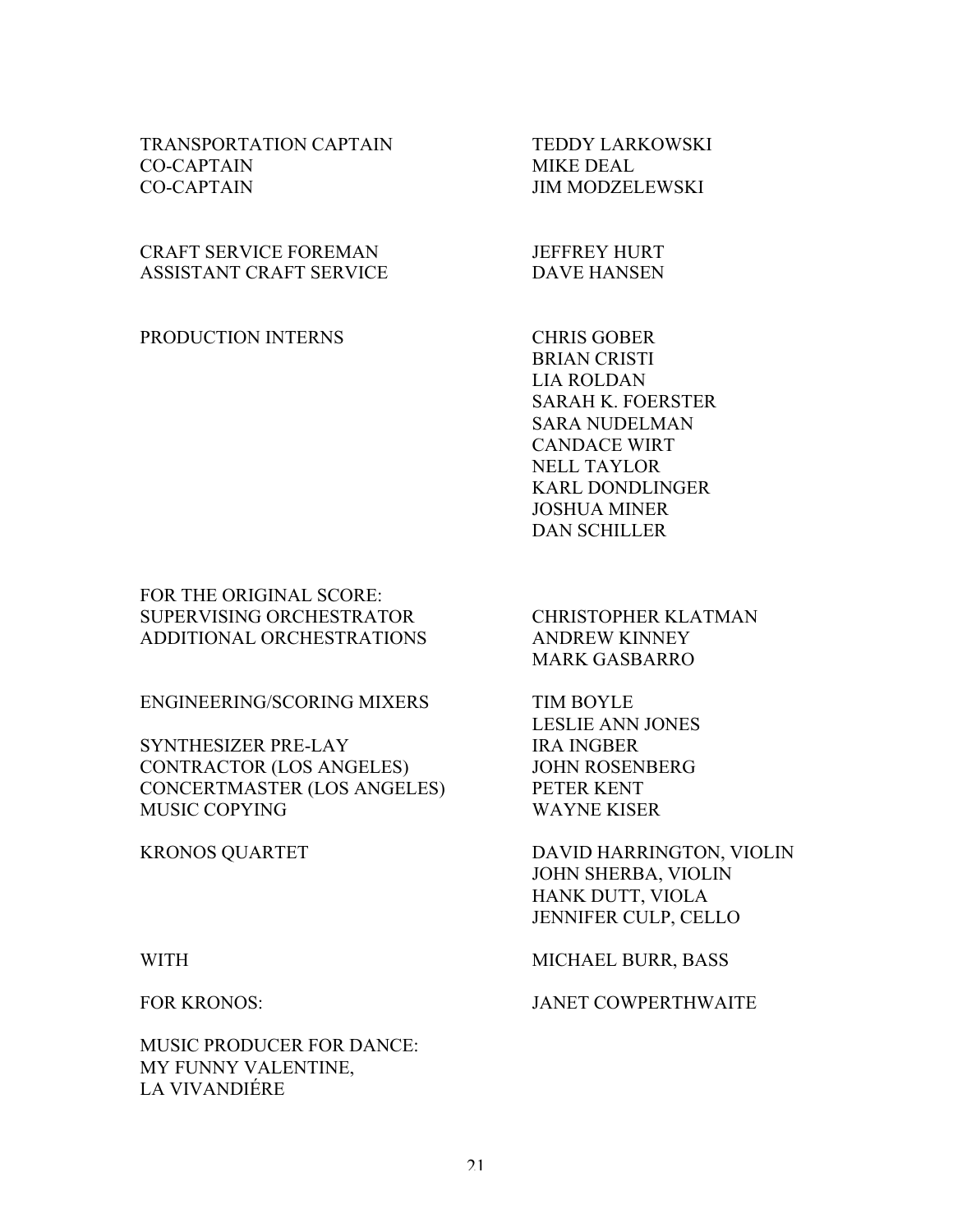AND TRINITY ARNIE ROTH

# SOLO PIANO REDUCTIONS PERFORMED BY PAUL LEWIS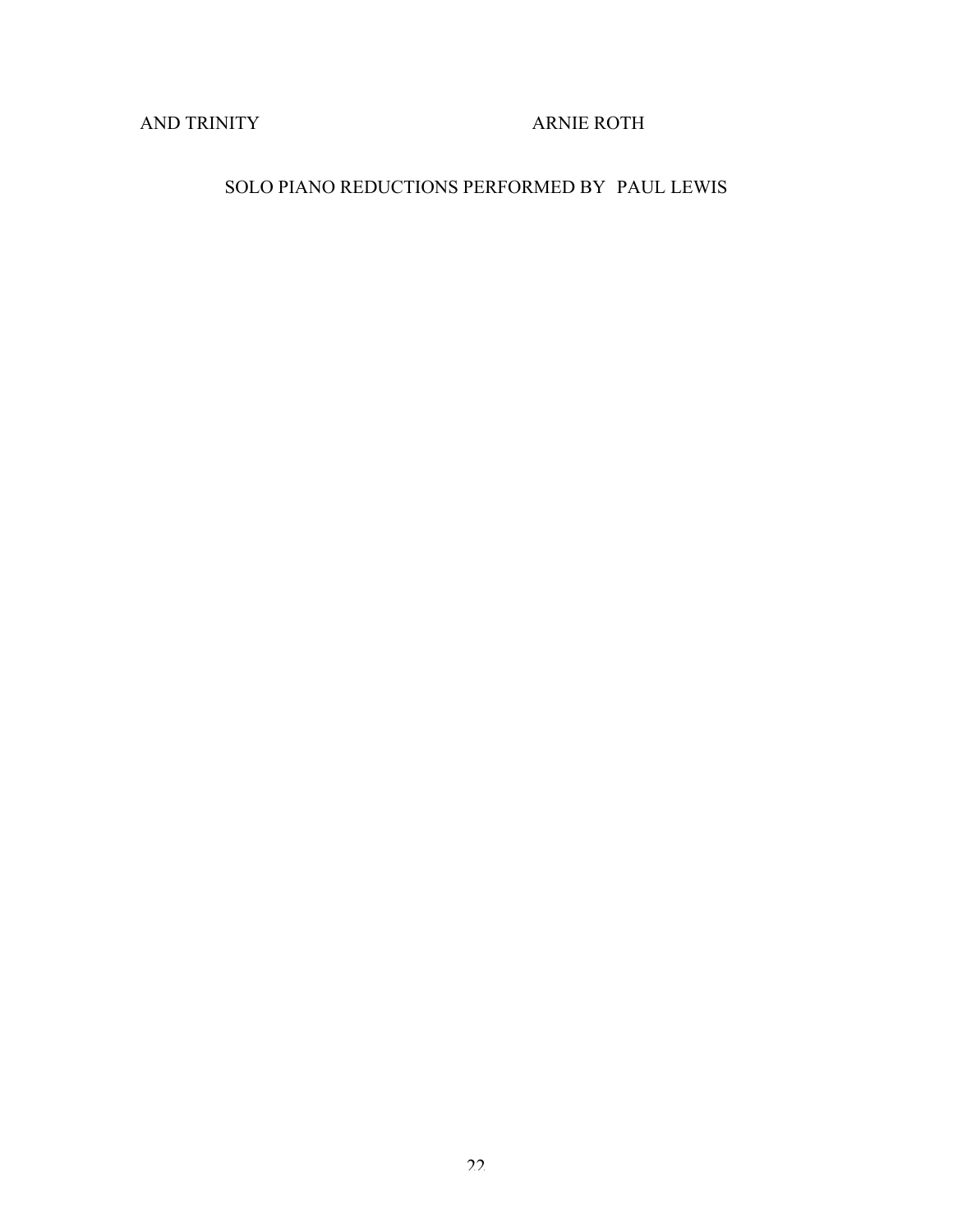# **THE BALLETS**

#### **TENSILE INVOLVEMENT**

Choreography by Alwin Nikolais Music, sets, and costumes by Alwin Nikolais Lighting design by Kevin Dreyer After Alwin Nikolais *Sponsored by The Marvin and Elaine Gottlieb Family Foundation*

Music created for synthesizer by Alwin Nikolais Courtesy of ProArts International

# **SUITE SAINT-SAËNS**

Choreography by Gerald Arpino Music by Camille Saint-Saëns Arranged for dance by Elliot Kaplan Costumes by A. Christina Giannini Lighting Design by Kevin Dreyer after Thomas Skelton *Sponsored by Michael, Lynn, Andrew & Julia Belsky*

Featured Music Selection: *Pas Redoublé, Op. 86* Performed by the Budapest Philharmonic **Orchestra** Conducted by Allan Lewis Courtesy of Allan Lewis

In rehearsal for the pas de deux: *Minuet from Septet, Op. 65 in E-flat Major* Piano reduction performed by Paul Lewis

# **TRINITY**

Choreography by Gerald Arpino Music by Alan Raph and Lee Holdridge Lighting Design by Kevin Dreyer

Featured Music Selection: *Summerland* by Lee Holdridge

#### **LIGHT RAIN**

Choreography by Gerald Arpino Music by Doug Adams and Russ Gauthier Costumes by A. Christina Giannini Lighting Design by Kevin Dreyer after Thomas Skelton *Sponsored by Shelley MacArthur Farley*

Featured Music Selection: *Rabekin* Written by Russ Gauthier Used by arrangement with BMI – Gypsy Wind Music Performed by Light Rain Courtesy of Magi Productions

# **MY FUNNY VALENTINE**

Choreography by Lar Lubovitch Music by Richard Rodgers and Lorenz Hart Arranged by Marvin Laird Lighting Design by Kevin Dreyer *Sponsored by Marion & Terence Martin*

*My Funny Valentine* used by arrangement with Williamson Music and Chappell & Co. Performed by Marvin Laird and Clay

Ruede

#### **CREATIVE FORCE**

Choreography by Laura Dean Music by John Zeretzke Costumes by Laura Dean and Rebecca Shouse Lighting Design by Kevin Dreyer *Sponsored by Patty Perkins Andringa*

Featured Music Selection: *Ray One* Performed by John Zeretzke and M.B. Gordy III By arrangement with Zeretzke Music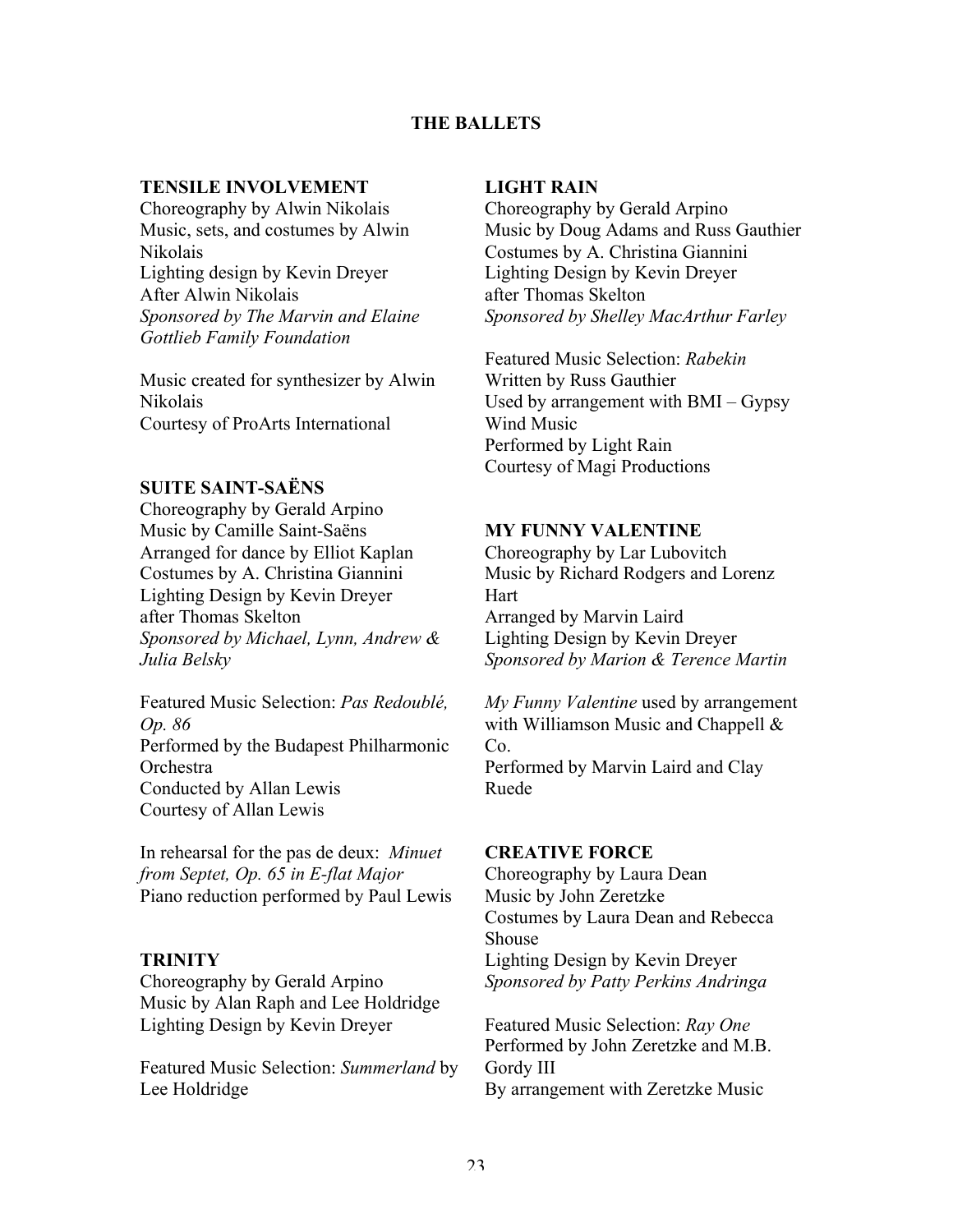Used by arrangement with Rosetta Stone Music Conducted by Arnie Roth Featuring the Chicago Children's Choir

# **LA VIVANDI È RE PAS DE SIX**

Choreography by Arthur Saint-Léon; transcribed by Ann Hutchinson Guest Music by Cesare Pugni and Jean-Baptiste Nadaud Lighting Design by Kevin Dreyer

Featured Music Selection: *Third Variation* Performed by the Czech National Chamber **Orchestra** Conducted by Arnie Roth

# **WHITE WIDOW**

Choreography by Moses Pendleton and Cynthia Quinn of MOMIX Music by Angelo Badalamenti and David K. Lynch Costume by Cynthia Quinn Lighting Design by Kevin Dreyer

Featured Music Selection: *The World Spins* Performed by Julee Cruise Courtesy of Warner Bros. Records Inc. By arrangement with Warner Strategic **Marketing** Published by Universal Music Corp. on behalf of Anlon Music Co. / Songs of Universal, Inc. on behalf of OK Paul Music

# **STRANGE PRISONERS**

Choreography by Davis Robertson Music by Mark O'Connor and J.S. Bach Set Design by Keith Prisco Costumes by Rebecca Shouse Lighting Design by Kevin Dreyer and Keith Prisco

Featured Music Selections: *Appalachia Waltz* by Mark O'Connor Used by arrangement with Mark O'Connor Music *Suite for Unaccompanied Cello, No. 1, BWV 1007 in G Major, V. Menuet* by J.S. Bach Both performed by Yo-Yo Ma Courtesy of Sony Classical

# **THE BLUE SNAKE**

Choreography by Robert Desrosiers Music by Van Dyke Parks Sets and Costumes by Jerrard Smith Lighting Design by Kevin Dreyer *Sponsored by Lisa Gold*

#### THE JOFFREY BALLET OF CHICAGO

EXECUTIVE DIRECTOR JON H. TEEUWISSEN COMPANY MANAGER JAN WATSON ASSISTANT TO THE ARTISTIC DIRECTOR TOM MULVIHILL PRODUCTION MANAGER
BRODUCTION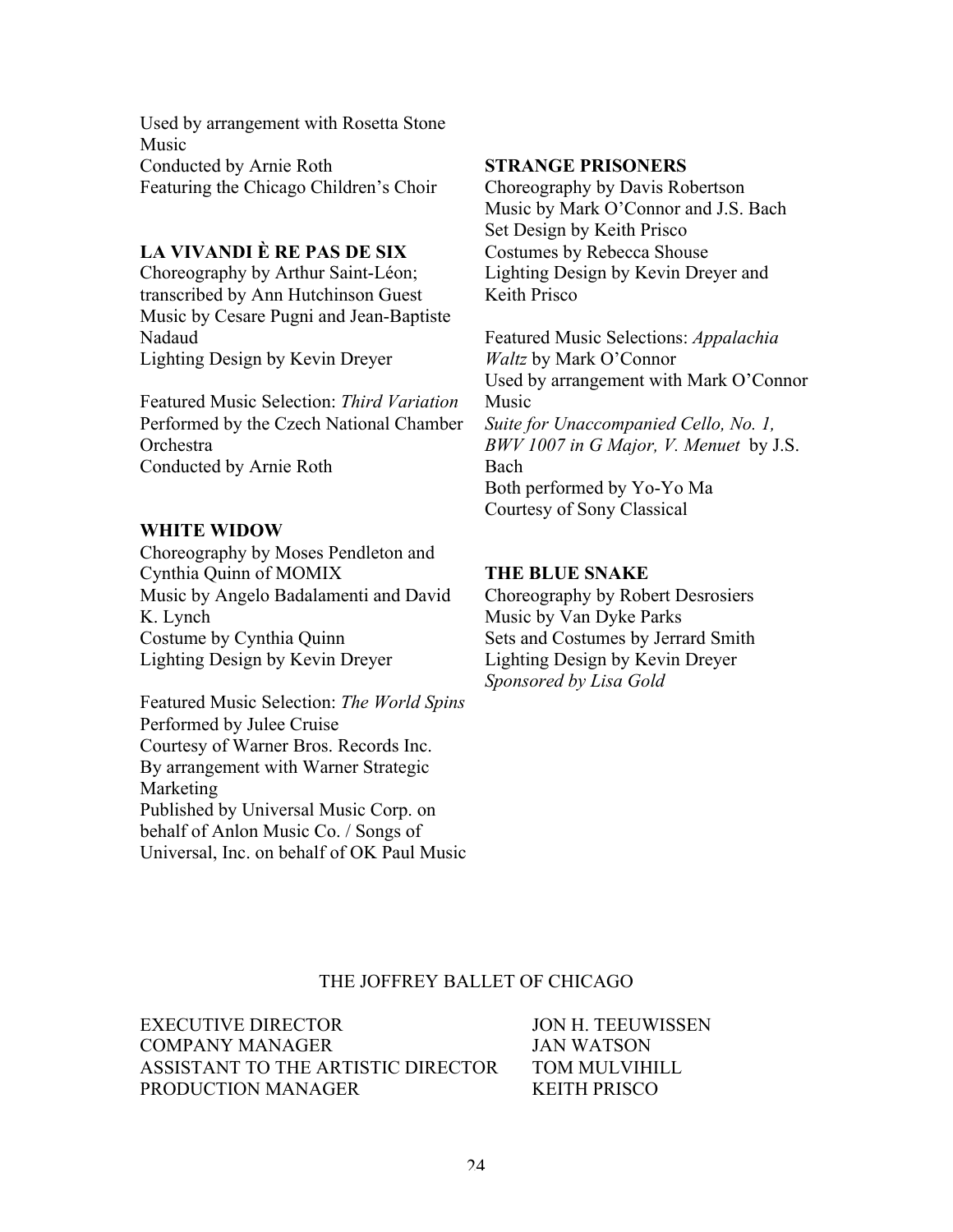LIGHTING DIRECTOR KEVIN DREYER MASTER CARPENTER TODD MIELCARZ MASTER ELECTRICIAN CJ BART ASSISTANT ELECTRICIAN ROB BRADY PROPERTIES MASTER JEFF KOLACK SOUND ENGINEER NICHOLAS GIBSON WARDROBE SUPERVISOR REBECCA SHOUSE WARDROBE ASSISTANT KATHERINE ISHAM

PAINTINGS OF DANCE DISPLAYED AT THE JOFFREY STUDIO – PETER HURLEY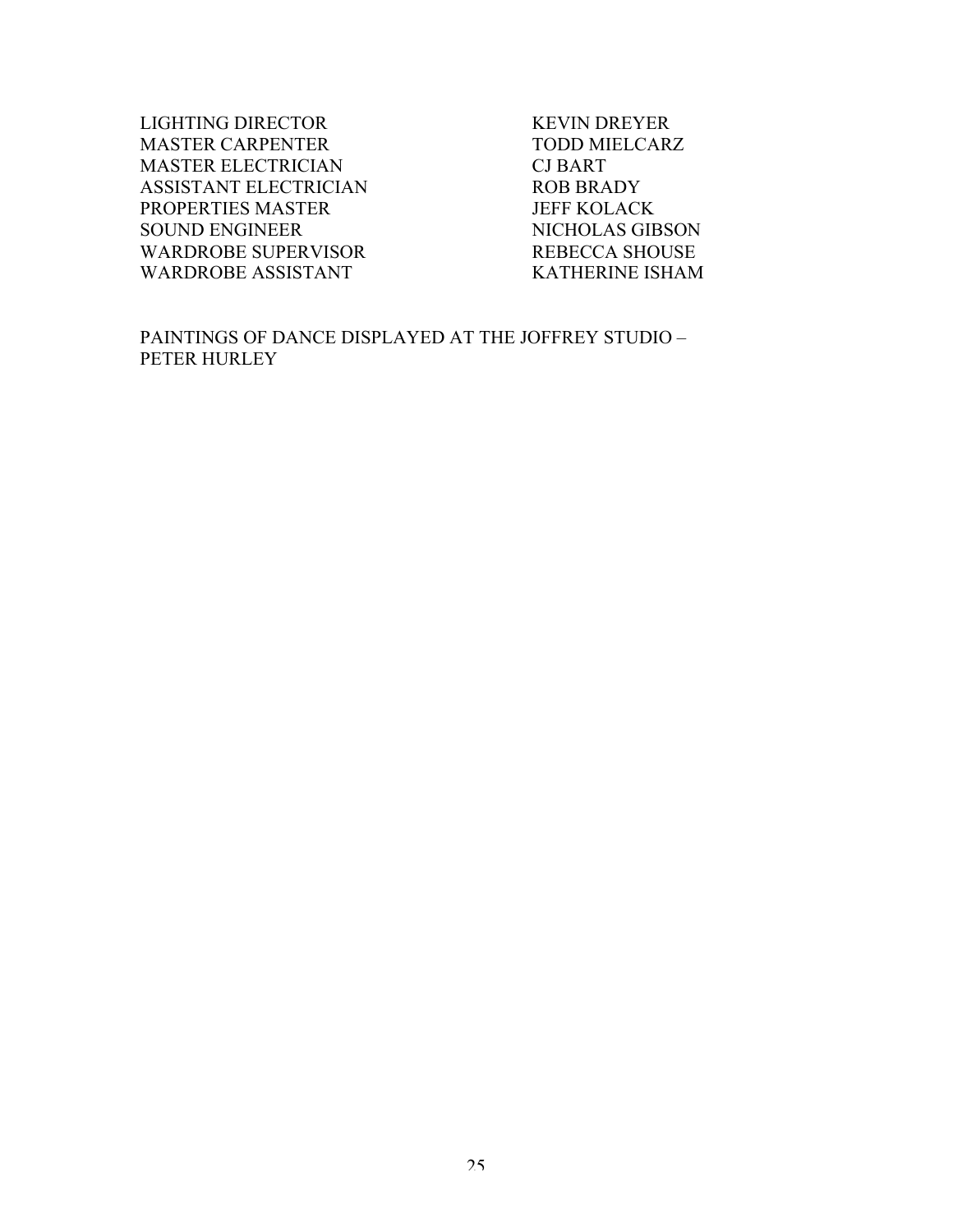# **ON THE DANCING**

# *Mark Goldweber, Ballet Master, Joffrey Ballet of Chicago*

Neve Campbell is a beautiful and dedicated artist. Her discipline for getting back in shape after ten years off pointe was amazing and inspiring to the entire Joffrey Ballet. In class she made it her priority to take corrections from the Joffrey Ballet Masters and she achieved the Joffrey look in a relatively short time. Young dancers will especially enjoy and admire her performance in *The Company*.

"My Funny Valentine" by Lar Lubovitch is a sexy, romantic pas de deux with movement that is perfect for Neve Campbell and Joffrey dancer Domingo Rubio.

"The Blue Snake" is a big, over-the-top ballet. With its enormous cast, big scenery and vivid colors it is perfect for Altman's "anything but everyday" vision. Its choreographer Robert Desrosiers has great positive energy and a wonderful sense of humor, both of which are very evident in his ballet.

# *Adam Sklute, Ballet Master, Joffrey Ballet of Chicago*

As a dancer in the film, Neve Campbell's main objective was to do everything exactly as a Joffrey dancer and she succeeded beyond our wildest dreams. When she came to work with us she immediately assimilated herself into the company in every way. She worked harder than anyone I know to strengthen her technique and to acquire the Joffrey style of movement. Neve asked for no special treatment and, in a word, was a joy to work with.

Lar Lubovitch's "My Funny Valentine" is a small but hauntingly beautiful pas de deux. It is simple in concept but rich in feeling and direction. Its mood is one of tender intimacy and casts a spell whether an audience is watching it in rehearsal or performance.

"The Blue Snake" by Robert Desrosiers is a phantasm of color, light and ideas. With its amazing fantasy characters and underlying metaphysical meaning, it heralded a whole genre of dance theater that is much more common nowadays. Funny and quirky, it was also a tremendous challenge to the entire company.

# *Charthel Arthur, Ballet Mistress, Joffrey Ballet of Chicago*

In everyway, Neve Campbell epitomized the Joffrey dancer. She is exceptionally talented physically and mentally for both classical ballet and contemporary works. She was very focused on her work and immersed herself in the daily life of a Joffrey dancer.

Choreographer Lar Lubovitch's romantic pas de deux "My Funny Valentine" shows off actress-dancer Neve Campbell's many talents perfectly. This gentle, yet also dynamic and sexy piece couples her beautifully with Joffrey dancer Domingo Rubio.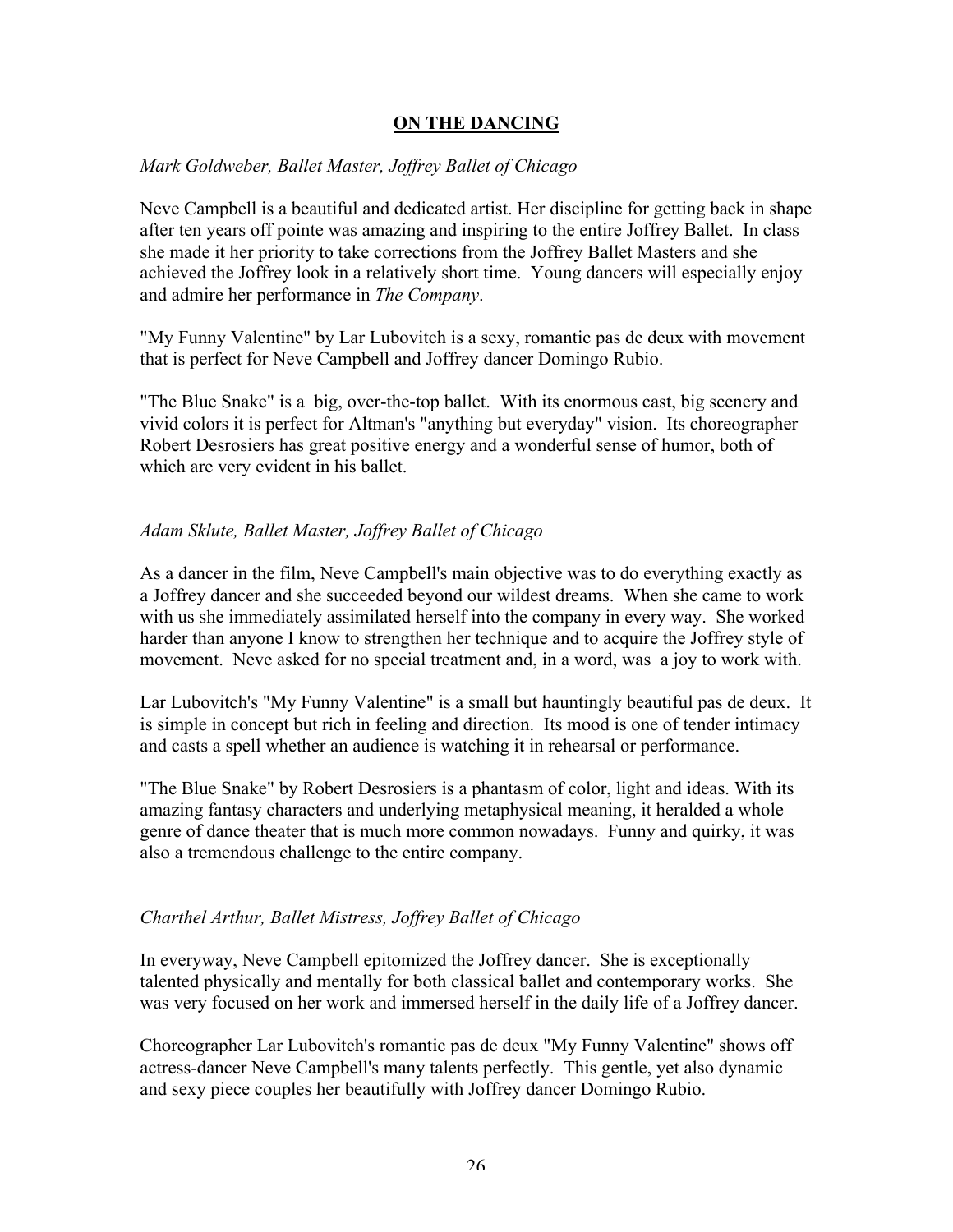Robert Desrosier's high-energy ballet "The Blue Snake" reminds one of "Alice In Wonderland" with its use of mysticism, colorful creatures. With its bizarre giant, wild red monkeys, spinning dancers and sleek zebras, Altman brings a feast to his audience's eyes.

# *Gerald Arpino, Founder and Director, Joffrey Ballet of Chicago*

Robert Altman really directs the way I choreograph. He allows the artist/actor/dancer to be part of the process in every way. But he always knows, just as I do, the exact moment/frame/movement that he wants to capture in order to project his vision and goals.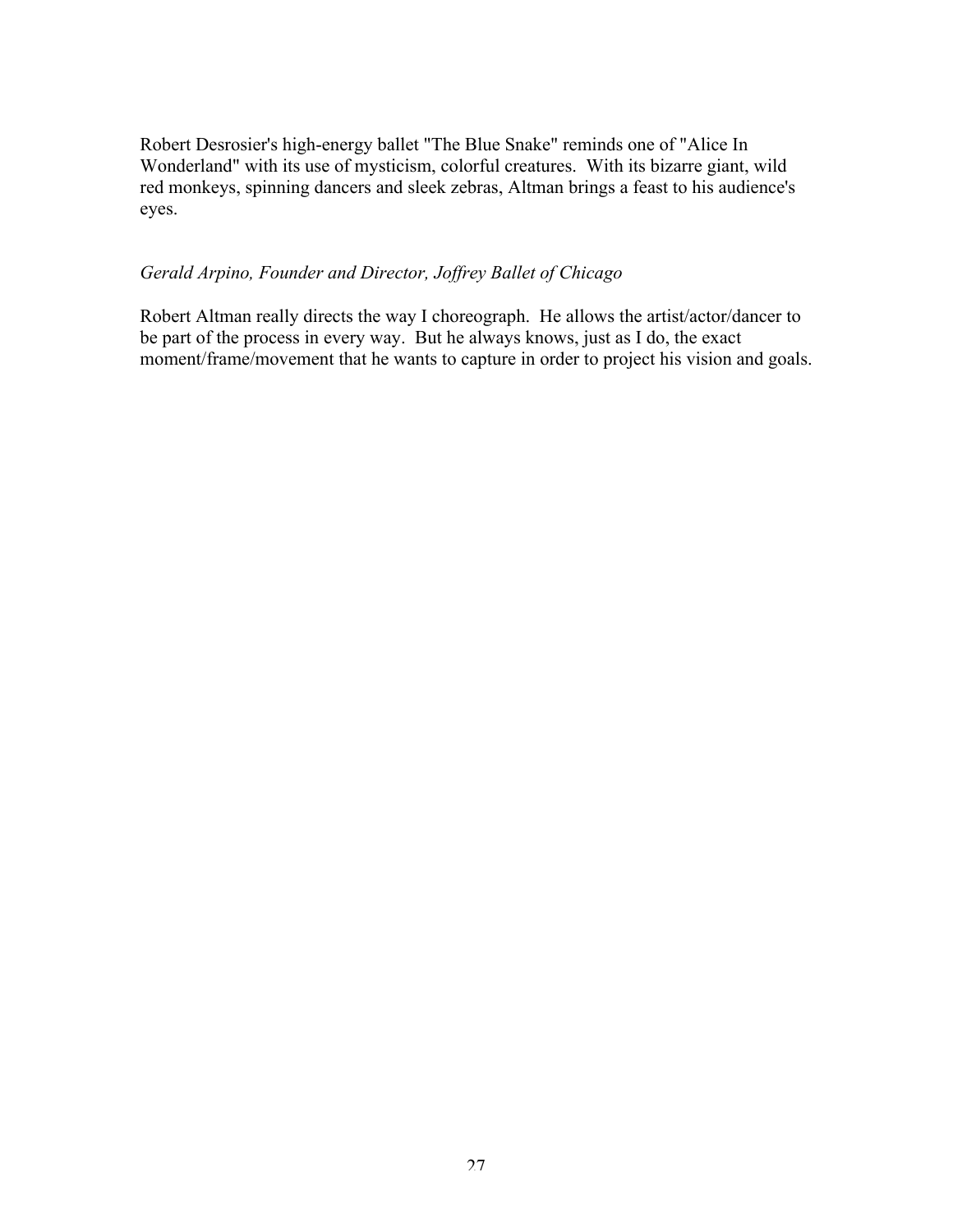# **THE MUSIC**

*MY FUNNY VALENTINE* Written by Richard Rodgers and Lorenz Hart Used by arrangement with Williamson Music and Chappell & Co.

Performed by Elvis Costello

Performed by Lee Wiley Courtesy of Candid Productions

Performed by Chet Baker Courtesy of Capitol/Blue Note Records Under license from EMI Film & Television Music

Performed by Kronos Quartet Orchestration by Christopher Klatman based on the arrangement by Marvin Laird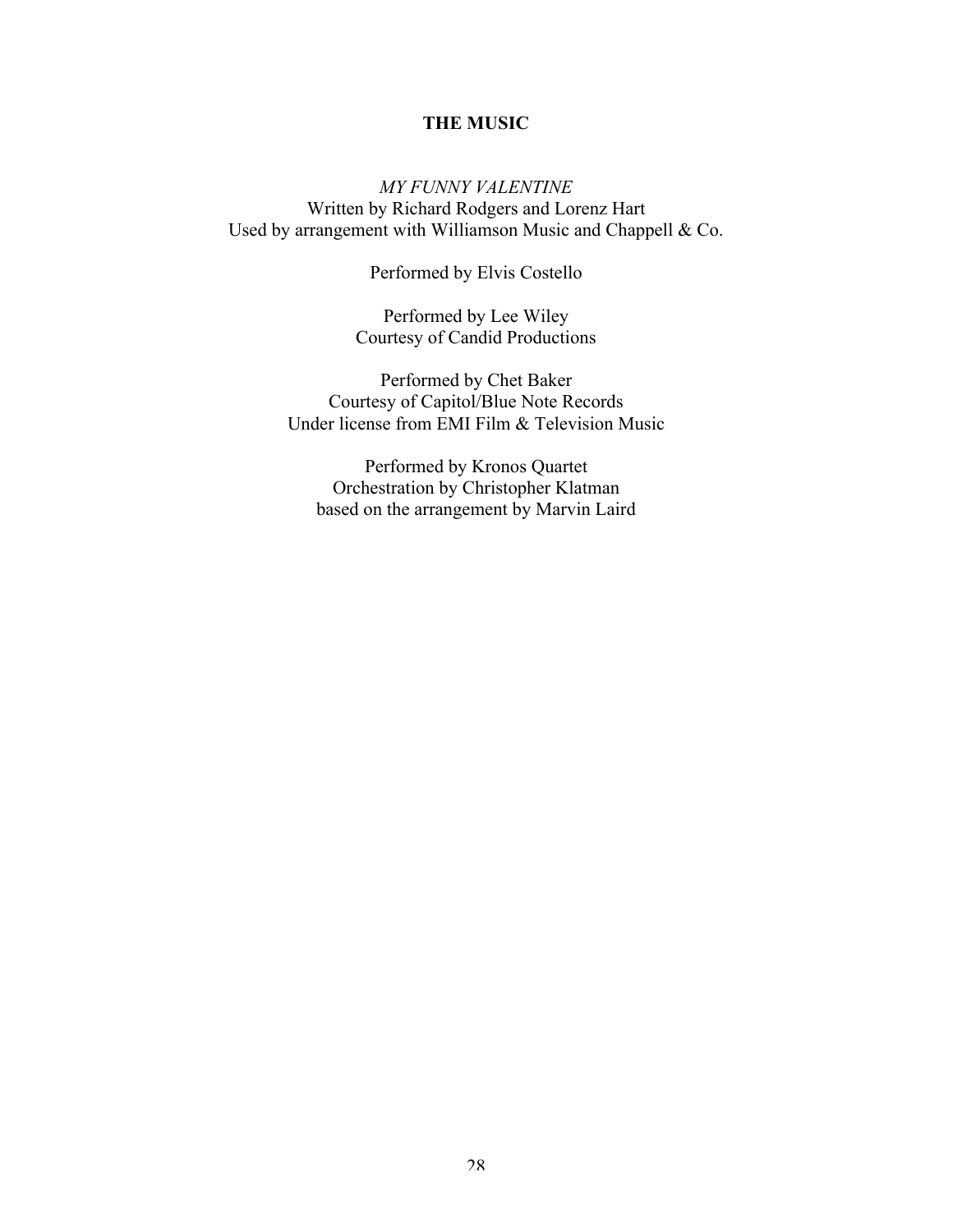*NOCTURNE B-MOLL OP. 9, NO. 1* Written by Frédéric Chopin Performed by Ida Cernecka Courtesy of APM

# *NO NAME, NO SLOGAN*

Written by Allen Jourgensen, Paul Barker, Chris Connelly, Richard Kirk and Steve Malinder Performed by Acid Horse Courtesy of Spurburn Music

# *HOP, SKIP & DANCE*

Written by Jack Trombey Performed by Jack Trombey Courtesy of DeWolfe Music

# *AULD LANG SYNE*

Arrangement by Tony Kinsey Courtesy of FirstCom Music Inc. Used by arrangement with Zomba! Music

# *DAMAGE ADDICT*

Written by Martin Atkins, Chris Connelly, Lee Fraser, Geordie Walker and Jah Wobble Performed by The Damage Manual Courtesy of Invisible Records

*BALLABILE DES PAYSANS ET DES PAYSANNES From LES RUSES D'AMOUR*, Op. 61 *by Alexander Glazunov* Piano reduction performed by Paul Lewis

#### *LOWDOWN THING OR TWO*

Written by William Arnold Performed by Billy Boy Arnold Courtesy of Alligator Records

#### *SOMETHING ABOUT THE NIGHT*

Written by Eytan Mirsky Performed by Eytan Mirsky Used by arrangement with Mirsky Mouse Music Administered by Bug

# *ALL GOOD GIRLS*

Written by Christie – Marcus Performed by Die Warsau Courtesy of Fiction Songs/TVT Records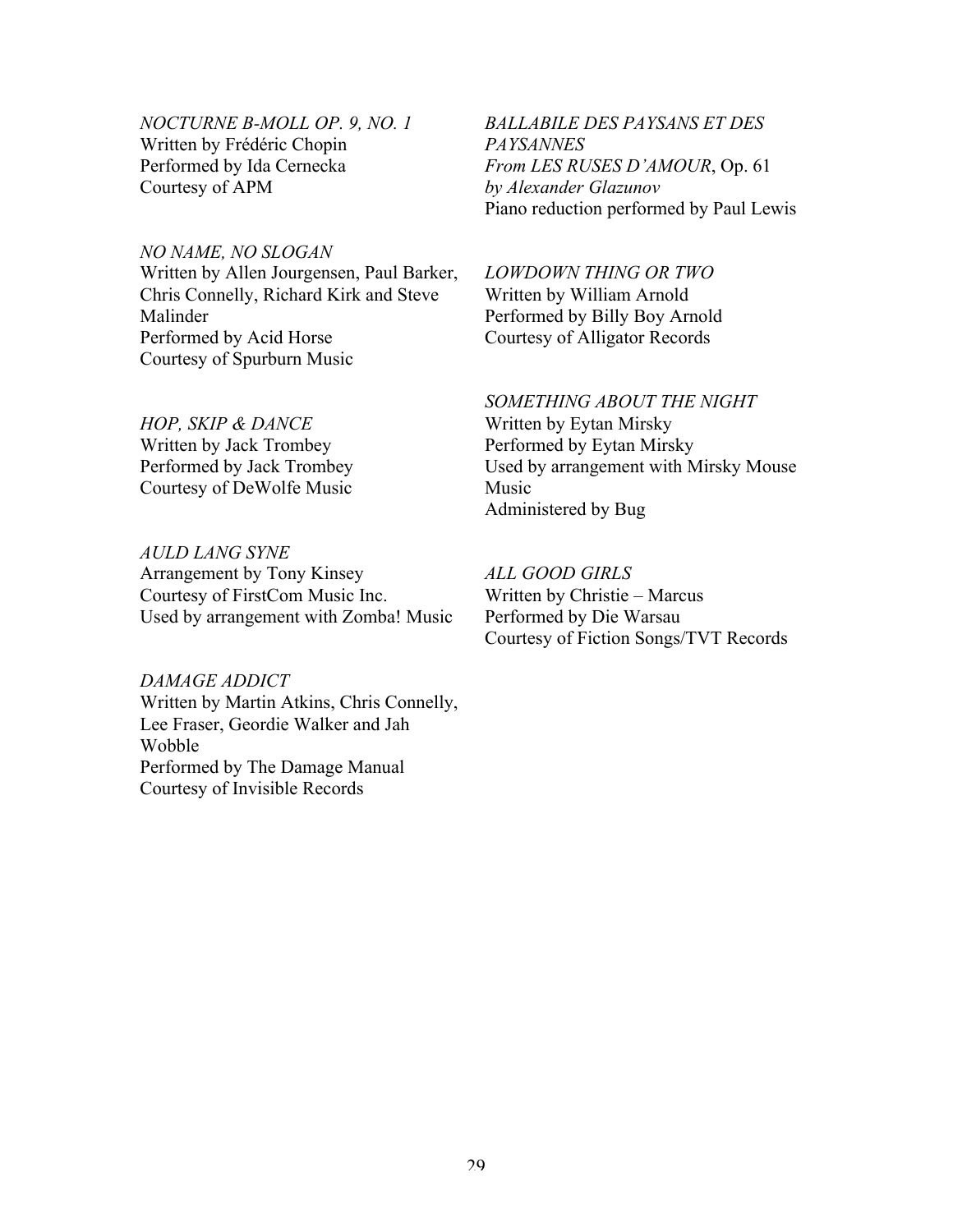# **ELVIS COSTELLO, JAZZ LEGEND CHET BAKER, YO-YO MA AND KRONOS QUARTET FEATURED ON SONY CLASSICAL'S ORIGINAL SOUNDTRACK RECORDING OF** *THE COMPANY***, DIRECTOR ROBERT ALTMAN'S NEW FILM CD RELEASED DECEMBER 9, 2003**

#### **Starring Neve Campbell, James Franco, Malcolm McDowell & The Joffrey Ballet Of Chicago – With Original Music By Van Dyke Parks –** *The Company* **Opens December 25, 2003, In New York and Los Angeles**

**(New York, NY, October 28, 2003) –** Director Robert Altman brings to life the day-to-day world of ballet dancers in his new film *The Company*. Sony Classical's original soundtrack recording features the eclectic array of music that inspires the dancers from cellist Yo-Yo Ma's unaccompanied Bach to four different treatments of the pop standard "My Funny Valentine." *The Company* opens in New York and Los Angeles on December 25, 2003, with a wider national release to follow. Sony Classical's original soundtrack recording will be released on Tuesday, December 9, 2003.

In addition to Ma – who also performs Mark O'Connor's "Appalachia Waltz" on the soundtrack – the recording includes Elvis Costello, the Kronos Quartet and jazz legend Chet Baker each performing "My Funny Valentine." The timeless Rodgers and Hart standard is used as an important thematic element in the film, reflecting events and patterns in the dancers' lives – the conflict between the personal and professional, and the ups and downs of performing – in everything from a stirring dance performance to the intimate drama of a new romance. Also featured on the soundtrack is singer Julee Cruise singing "The World Spins," selections of scores from Joffrey Ballet works as seen in the film, as well as the original score by Van Dyke Parks.

Actress Neve Campbell, who stars in *The Company*, devised its story with screenwriter Barbara Turner, inspired by her own experiences as a young dancer and as a student at Canada's National School of Ballet. James Franco co-stars as the young chef who becomes involved with Campbell's character, and Malcolm McDowell plays the head of the dance company, a character loosely based on Gerald Arpino, co-founder and director of the Joffrey Ballet. Members of the Joffrey Ballet of Chicago portray the members of the film's ballet company, performing excerpts from works in the Joffrey repertoire.

Neve Campbell trained for two years before filming began on *The Company*, in which she plays a gifted but conflicted member of the company who is on the verge of becoming a principal dancer. Altman's vision for the film is an extremely intimate one, capturing the difficult daily work, the intense pressures of performance, the richly textured behaviors of the dancers – whose professional and personal lives grow impossibly close – and the sheer beauty of dance: exhilarating, kinetic and thrillingly observed.

Sony Pictures Classics presents *The Company*, directed by Robert Altman and written by Barbara Turner, from a story by Neve Campbell and Barbara Turner. Produced by Killer Films, Capitol Films and David Levy, the film stars Neve Campbell, James Franco, Malcolm McDowell and the Joffrey Ballet of Chicago.

The original soundtrack recording for *The Company* will be featured on Sony Classical's Web site at www.sonyclassical.com.

###

#### **Contact: Susan Schiffer/Sony Classical 212.833.4763 Susan\_Schiffer@sonymusic.com**